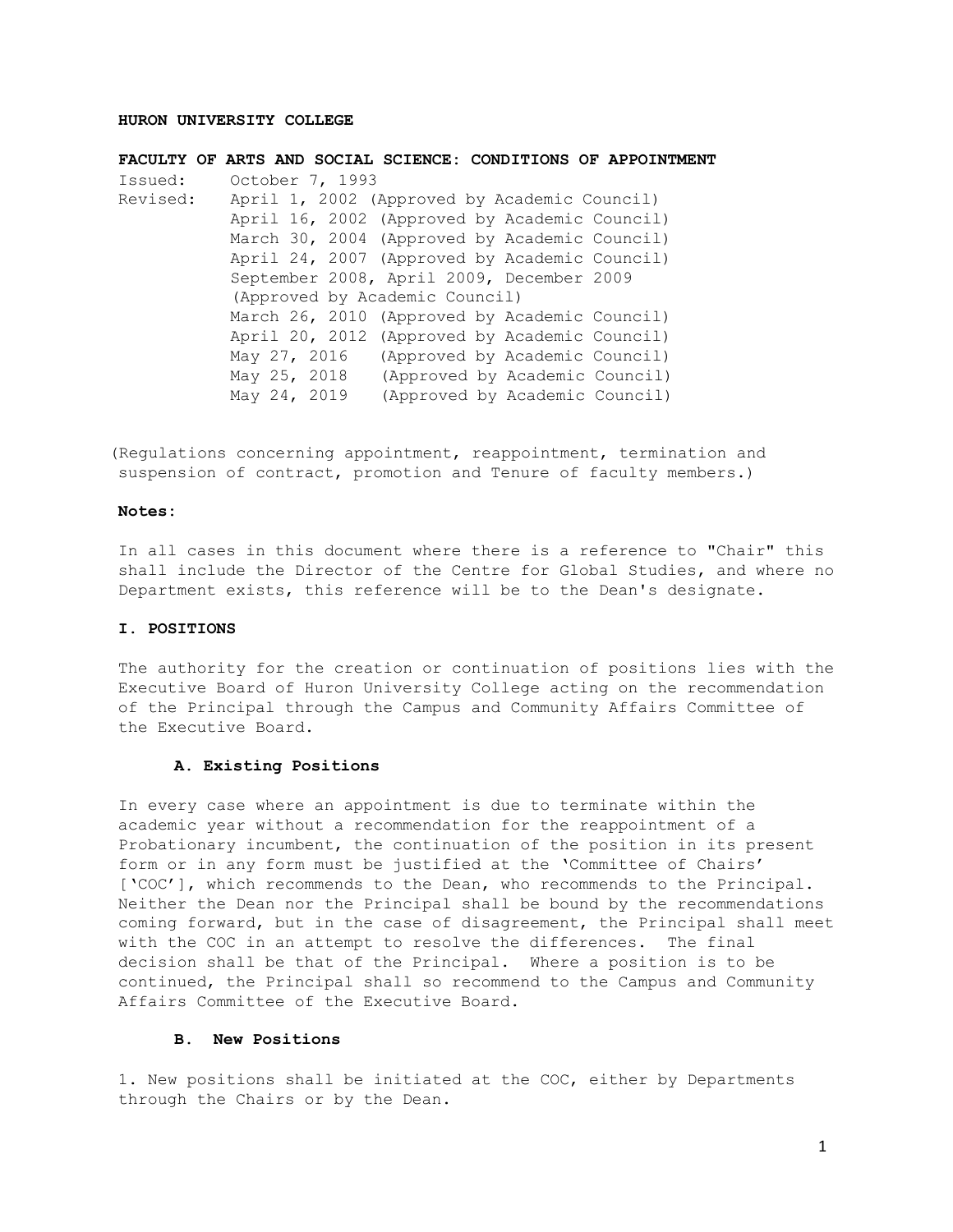2. Recommendations on a new position shall include a description of the position in terms of subject areas or courses to be taught, typically specifying both an 'Area of Specialization' ['AOS'] and 'Area of Competence' ['AOC'], the type of contract (Limited Term, Probationary, Tenure, or Part-time), qualifications an appointee will be expected to satisfy, and the duration of the appointment. Advertisements for Probationary appointments shall normally be stated to be for 'Probationary or Limited Term' appointment in order to allow for the case in which a search fails to produce a candidate who meets all the requirements for a Probationary appointment [see II.C.3.d.(4)].

3. The COC shall recommend to the Dean, who shall recommend to the Principal. Neither the Dean nor the Principal shall be bound by the recommendations coming forward, but in the case of a disagreement, the Principal shall meet with the COC in an attempt to resolve the differences. The final decision shall be that of the Principal. Where a position is to be introduced, the Principal shall so recommend to the Campus and Community Affairs Committee of the Executive Board.

### **II. APPOINTMENTS**

The authority for making appointments lies with the Executive Board of Huron University College acting on the recommendation of the Principal.

# **A. Definitions**

1. **"Appointment"** in the main body of this document shall mean Full-time Appointment by written Limited Term, Probationary, or Tenure contract to the ranks of Lecturer, Assistant Professor, Associate Professor, or Full Professor. For **Part-Time** appointments see Appendix II and for **Sessional**  appointments see Appendix VI.

2. At Huron University College, **"Full-time appointment"** shall imply ongoing participation in scholarly activity, regular participation in the life of the College, and normally the teaching of three (3) full-year courses or their equivalent ["full-time load"].

#### 3. **"Continuous years on Full-time Appointment"** shall mean:

a. years not interspersed by Leaves of any kind, excepting sabbaticals, pregnancy/parental leaves, or those years for which the College has agreed in writing that the Leave requested does not affect the residence requirements for consideration for appointment with **Tenure**  or for consideration for Promotion. [See Huron University College Leaves Policy]

b. that between the first day of the first contract and the last day of the last contract there is no period of time in which the person in question is not on full-time Appointment at the College; and

c. that in each year a full-time load was taught within the College unless this requirement for consideration for appointment with **Tenure** was waived in writing by the College.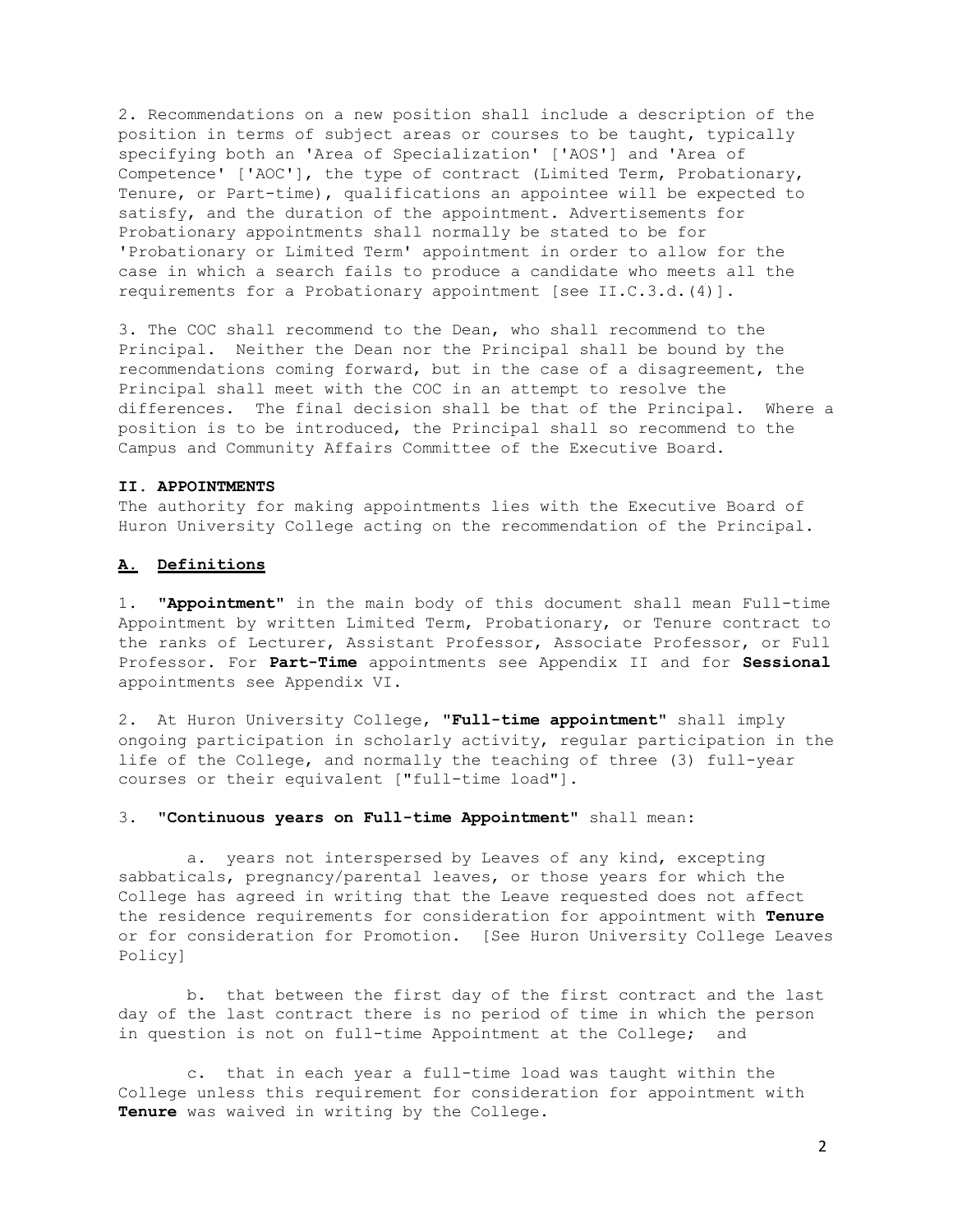4. A **"Limited Term"** appointment is given for a fixed period of time and is such that normally on its termination the position either ceases to exist or is readvertised. An appointment held for a **Limited Term** shall carry no implication of renewal or continuation beyond that term and no implication that the appointee will be considered for a subsequent appointment.

5. A **"Probationary"** appointment requires that, at the prescribed time [see II.C.4.e], the College will on application by the appointee consider him or her for a reappointment under Probationary contract without readvertising the position, or for an appointment with **Tenure.** On the basis of this consideration the College will opt for one of the following: a reappointment under **Probationary** contract, an appointment with Tenure, or no action in which case the Probationary appointment will terminate at the expiration of the contract.

6. **"Tenure"** appointments (See sect. II.C.5).

7. **"Sessional Appointment"** shall have the meaning as set forth in, and be governed by the provisions of, Appendix VI attached hereto.

### **B. General Rules of Duration and Sequence**

1. Initial appointments normally shall be of the **Limited Term** or **Probationary** kind.

2. Initial Limited Term appointments other than Leave replacements shall normally be for a period of two years with a possibility of an unadvertised third year where it is requested in writing by the incumbent and where there is agreement by the majority of tenured members of a department, the department Chair, the Dean, and the Principal.

3. All Lecturers normally shall be appointed annually under Limited Term contract, unless otherwise stated in writing.

4. Assistant Professors whose first appointment at Huron University College is under a three-year Probationary contract shall at the time prescribed in the contract be eligible to apply only for reappointment under **Probationary** contract, except where specifically exempted from this provision in their letter of appointment.

5. All appointments of faculty who have spent at least six years at the College under continuous Full-Time non-leave replacement **Limited Term**  contract, at least three of which were at the rank of Assistant Professor, shall be of the **Probationary** kind.<sup>1</sup>

6. All appointments of faculty who have spent at least six years at the College under continuous Full-time non-leave-replacement **Probationary**  contract shall be of the **Tenure** kind.

7. All appointments of faculty who have spent at least nine years at the College under continuous Full-time non-leave-replacement contract at the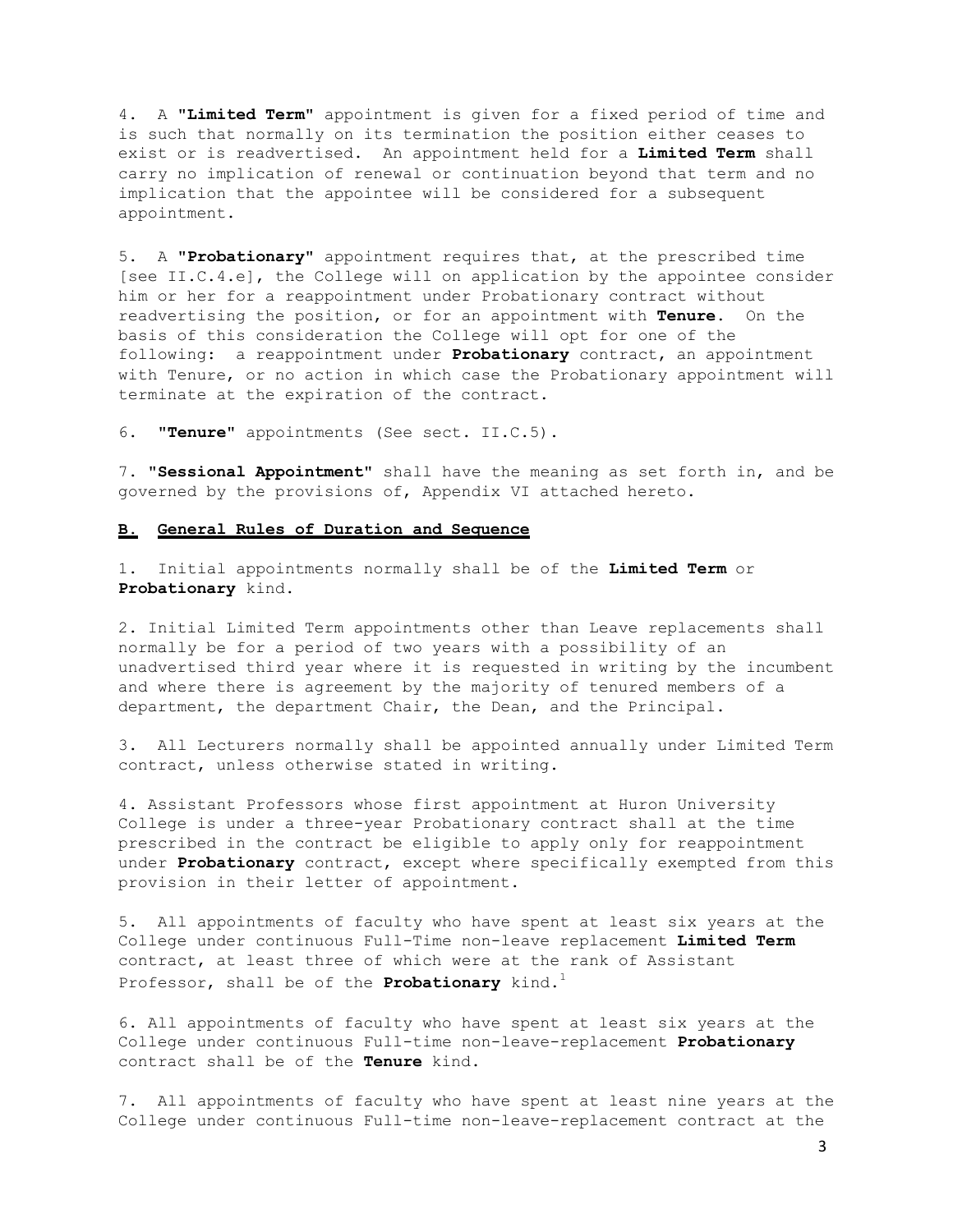rank of Assistant Professor or above, at least three (3) years of which were under **Probationary** contract, shall be of the **Tenure** kind.

 $1$  Years on academic appointment at other Universities or Colleges may be counted toward the Huron University College residency requirements for consideration for Tenure or Promotion. Such credit for prior service is to be negotiated at the time of appointment or contract renewal and is to be clearly stipulated in letters of appointment.

8. The negotiable terms in the making of academic appointments at the College may include the following:

a. duration and type **(Limited Term or Probationary )** of contract[see II.C.3,4],

b. salary,

c. rank, and

d. credit for prior years of service (within or without the College).

9. All Appointments require that

a. a position for which the applicant qualifies exists,

b. the applicant has satisfied the academic requirements for the position, and

c. both the applicant and the College are agreed on the negotiable terms of the contract for the appointment.

10. The Dean will inform the 'Promotion and Tenure Committee' ['PATC'] in writing of any contractual terms indicating that an applicant for renewal of a probationary contract, tenure, or promotion has been granted years of service (other than years of service at Huron) to be counted in the number of years of eligibility for tenure and promotion.

### **C. Procedures and Criteria**

# **1. Promotion and Tenure Committee**

Recommendations concerning renewal of probationary contract, promotion and tenure shall be the responsibility of the Promotion and Tenure Committee (PATC). PATC shall consist of five tenured members at the rank of Associate Professor or above, who shall be elected by the full-time members of faculty to serve a three-year term. No more than two faculty members from the same Department or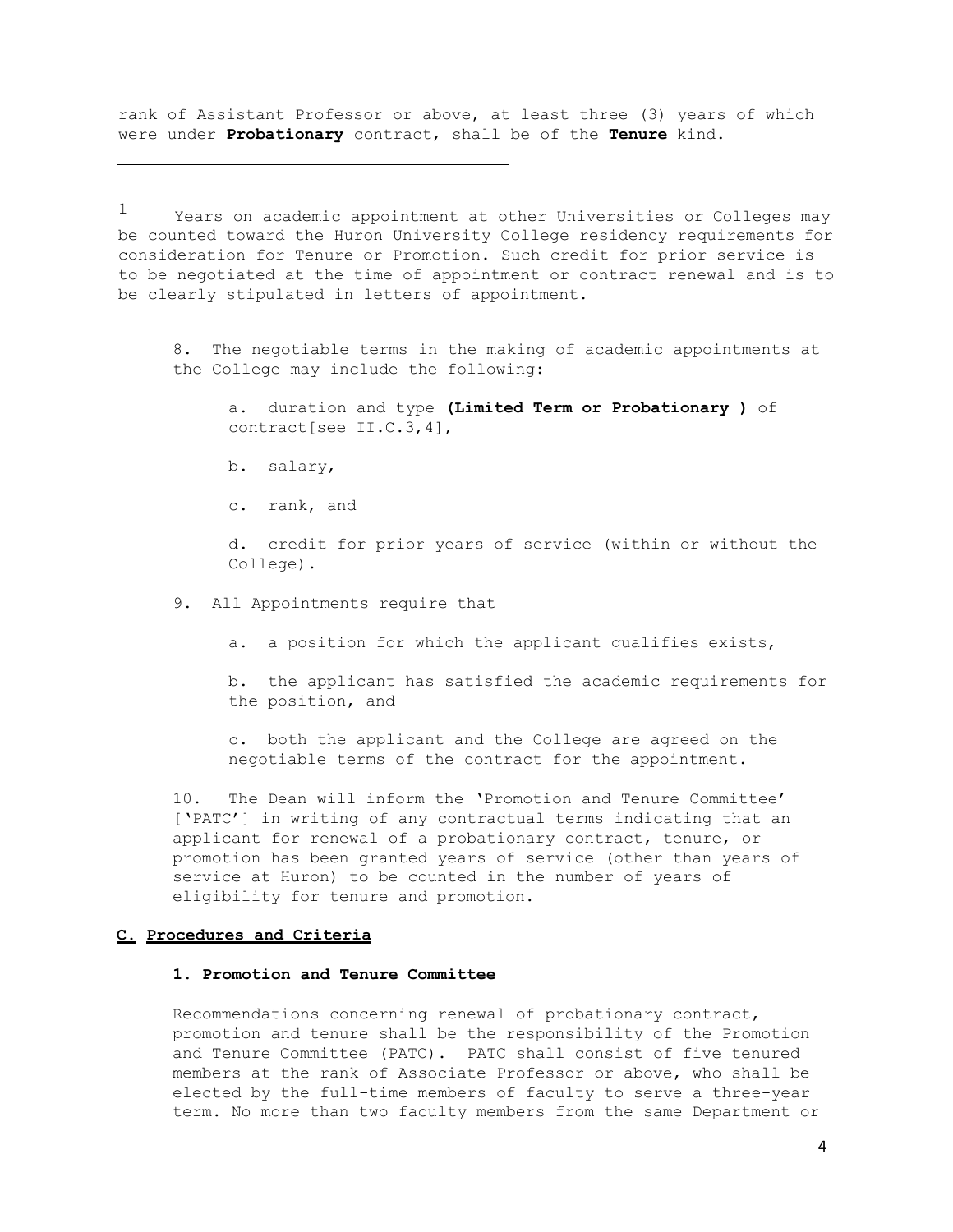Centre may serve on the Committee at the same time. Faculty members may serve no more than two consecutive terms. Neither the Dean nor the Principal shall be eligible for election. Terms will be staggered to provide continuity. The annual election will be held in the Spring, and will be conducted by mail ballot. Following the election, the PATC will elect its own Chair. When the application for promotion of a PATC member is under consideration by the Committee, that member shall be excluded from the Committee's deliberations for that year and replaced by due electoral process.

# **2. Hiring**

a. The Dean and the Principal shall have the authority to approve all advertisements, solicitation of applications, and to review all applications. Advertisements for Probationary appointments shall normally be stated to be for 'Probationary or Limited Term' appointment in order to allow for the case in which a search fails to produce a candidate who meets all the requirements for a Probationary appointment [see I.C.4.d.(3)].

b. The Dean and the Principal shall have the authority to approve the short-list of candidates, and interview all candidates invited to the College.

c. Recommendations to the Dean on new appointments shall be the responsibility of Departments or Departmental Selection Committees through their Chairs. The Dean shall recommend to the Principal. Neither the Dean nor the Principal shall be bound by the recommendations forwarded, but in the case of disagreement the Principal shall meet with the Department and the Dean in an attempt to resolve the differences. The final decision will be that of the Principal.

d. Recommendations on new appointments shall typically include specification of the type of contract (Limited Term, Probationary, Tenure, or Part-time), its duration, a listing of the courses to be taught, and a justification in terms of the candidate's qualifications relative to the approved position definition. The recommendation will have attached, where the position was advertised, a copy of the advertisement and the candidate's c.v.

#### **3. Limited Term Contract**

a. In the case of **Limited Term** contracts, the employment obligations of the College to the appointee cease with the expiry of the contract.

b. When a **Limited Term** contract expires, its holder may be reappointed (to either another **Limited Term** contract or to a **Probationary** contract) by succeeding in an advertised competition. When the holder of a terminating Limited Term contract becomes a candidate in an advertised competition for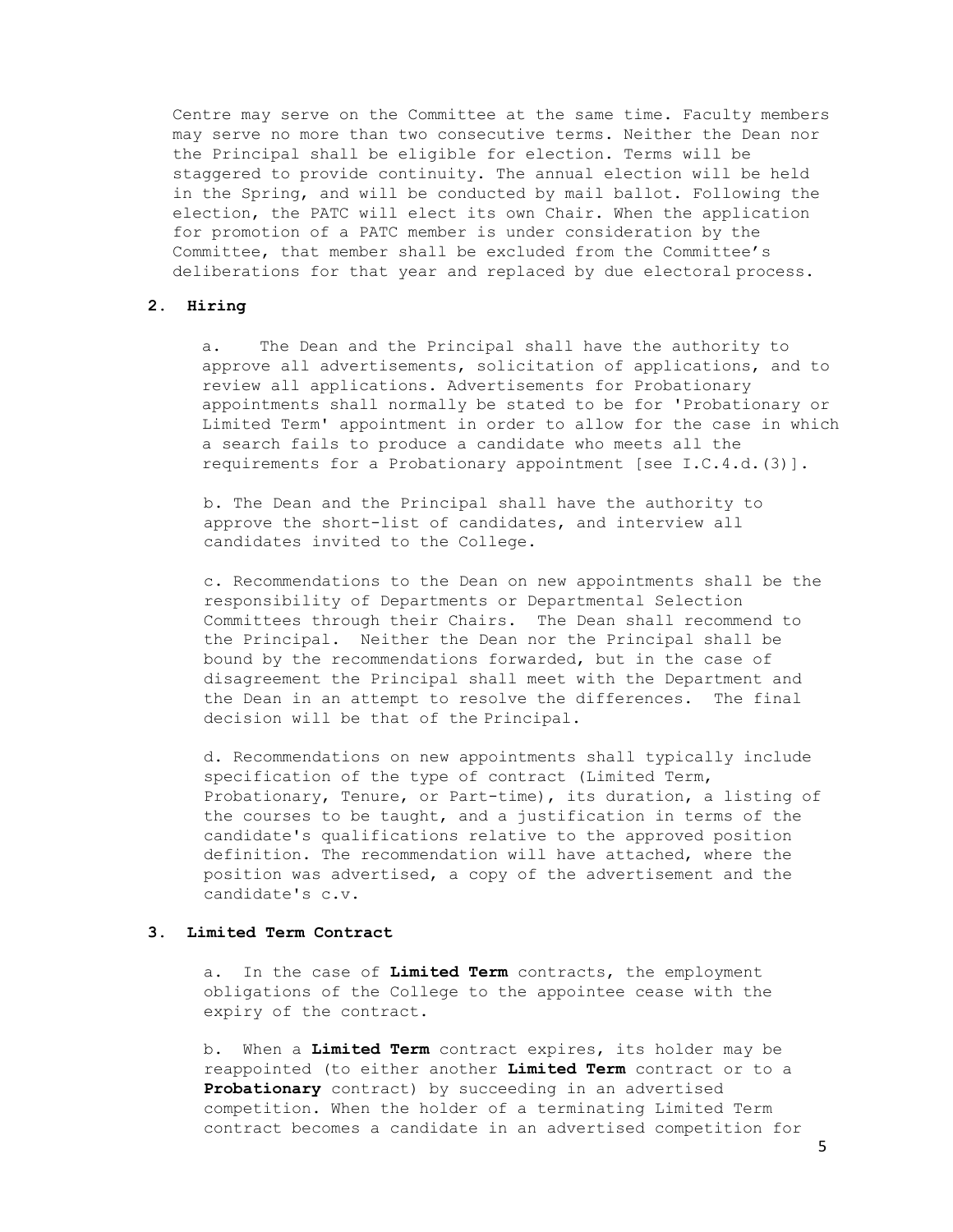another appointment, the policies and procedures that apply shall be those listed above as C.2. a and b. **c.** The College may, in special circumstances and at the exclusive initiative of the Principal, convert a **Limited Term**  contract to a **Probationary** contract. Such a conversion requires the consent of the holder of the **Limited Term** contract, but cannot be solicited through application nor requested through the College Review Process.

d. **Limited Term** appointments will normally be made

- (1) to bring distinguished visitors to the College;
- (2) for exchange appointments;
- (3) to provide for faculty full-time leave replacements;

(4) to fill a position for which there has been inadequate opportunity to conduct a satisfactory search;

(5) to fill a position for which a search has failed to produce a candidate who meets all the requirements for appointment to a **Probationary** contract [see II.C. 4.d.(3)];

(6) to respond to specific academic needs (for example, programs or courses of a trial nature), to which the College has not yet committed permanent funding [see  $II.C.4.d.(1)$  ; and

(7) to accommodate enrolment increases or faculty shortages of possible short duration.

## **4. Probationary Contract**

a. In the case of a **Probationary** contract, the employment obligations of the College to the appointee cease with the expiration of the contract.

b. The criteria for reappointment under **Probationary** contract shall include those listed as II.C. 4.d.(3) below and those described in Appendix I. A teaching record of high quality and a demonstrated commitment to pedagogical excellence are necessary conditions for appointment or reappointment under Probationary contract.

c. The purpose of a **Probationary** appointment is to provide a period of mutual appraisal for the College and the candidate. **Probationary** appointment does not imply inevitable reappointment under **Probationary** contract or eventual appointment with Tenure.

It implies that the case of a candidate for **Tenure** or for reappointment under **Probationary** contract shall be the subject of an academic assessment based on the criteria listed as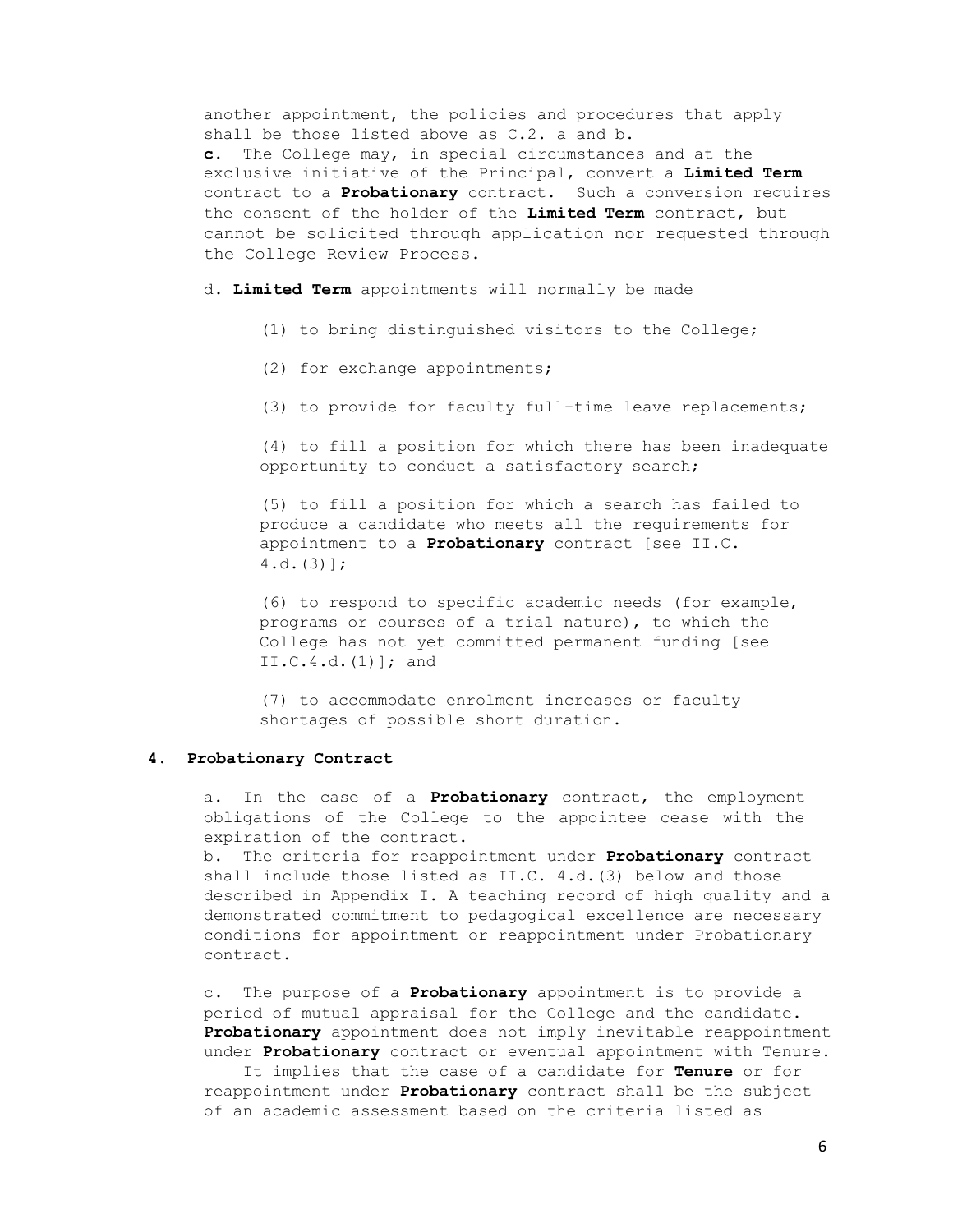II.C.4.d.(3) below and in Appendix I.

d. **Probationary** appointment will normally be offered where

(1) it has been demonstrated at the initial COC position review that a position as defined in terms of Area of Specialization and Area of Competence is essential to the Honors programs being offered by the requesting department and is extremely unlikely to require change; and

(2) the majority of tenured members of the requesting department, its Chair, the Dean, and the Principal are in agreement that the position should be advertised as including the possibility of Probationary appointment;

- (3) and where the candidate
	- (a) has a completed Ph.D. or its equivalent;

(b) has at least one full year of teaching experience or its equivalent;

(c) submits teaching evaluations that constitute evidence of teaching of high quality and a demonstrated commitment to pedagogical excellence;

(d) has a dossier providing evidence, preferably in the form of refereed publications [see Appendix I, section II], that he or she is very likely to engage in regular and ongoing scholarly activity; and

(e) has Areas of Specialization and Competence that fit the position definition.

e. Application for renewal of **Probationary** appointment may only be made in September of the final year of the **Probationary** contract.

f. The procedures relating to application for and consideration of the renewal of **Probationary** appointment shall be the same as those for appointment with Tenure (II.C.5.k below) with the exception that the Principal may not refer the case for review and recommendation of the Academic Council Review Board [ACRB]. Where the application for renewal is for the renewal of the applicant's first **Probationary** appointment at Huron University College, the decision of the Principal is final and is not subject to Review by the ACRB.

g. Where, in the case of an application for renewal of **Probationary** appointment, the Principal does not recommend renewal, the Principal shall provide the Campus and Community Affairs Committee with a complete report documenting the recommendations of the department, the PATC, and the Dean.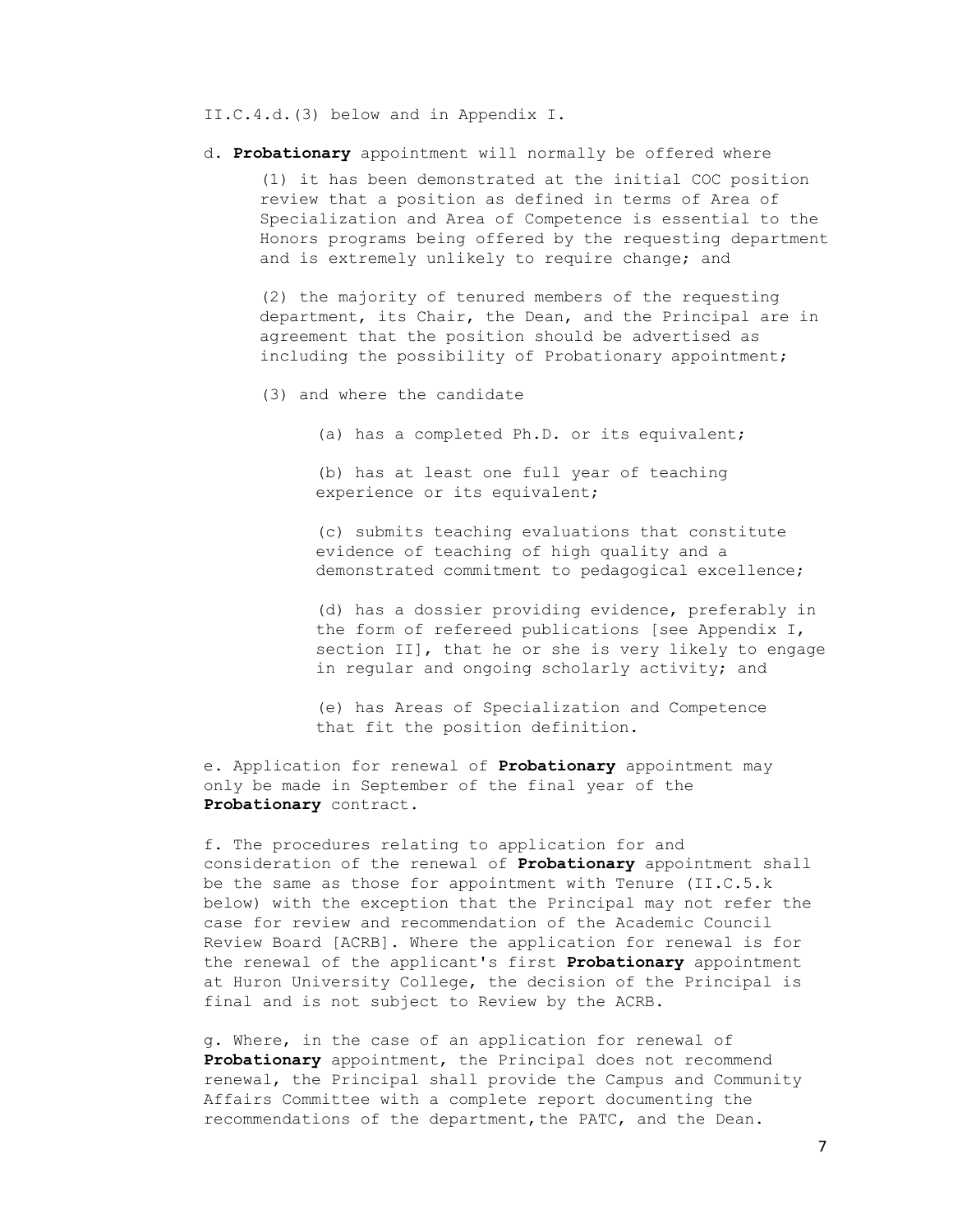#### **5. Tenure Contract**

a. In the case of a **Tenured** appointment, the appointee acquires the right not to be dismissed except for cause or necessary termination of position [see II.D.1.d and e].

b. Applications for tenure and promotion must be submitted in conformity with the requirements set out in Appendix I. Application Dossier

c. Appointments with **tenure** normally will be conferred only after a candidate has accumulated six continuous years of full-time teaching at the College at the rank of Assistant Professor, at least three years of which were under **probationary** contractual appointment. Exceptions to the normal requirement of six years of service require the applicant to demonstrate an exceptionally strong record of performance in the areas of teaching, research and service. In cases in which an initial appointment was made at the rank of Associate or Full Professor, consideration for tenure normally will be given prior to completion of six continuous years of full-time teaching at Huron.

d. Weight will be given to (1) teaching, (2) research, and (3) service in the following approximate proportions: 40/40/20, respectively. It is necessary that the criteria be satisfied in each of the three areas of assessment.

e. The granting of tenure is on the basis of an established record of performance in each of the three areas of assessment and not on the basis of the potential to establish such a record.

f. Candidates for tenure are expected to present evidence of teaching effectiveness and a commitment to pedagogy commensurable with the norm in the Faculty of Arts and Social Science at Huron.

g. The granting of tenure requires sufficient evidence indicating a level of scholarly activity in keeping with disciplinary and cognate disciplinary norms in the Faculty of Arts and Social Science at Huron.

h. In the assessment of research greater weight will be given to blind peer-reviewed works [defined below in **Appendix I, 3.2.2]**, and works that have garnered the respect of people in the relevant field or fields, in other comparable ways, than to scholarship of other sorts.

i. The evaluation of the candidate's publication record will take into account quality, originality and significance for the discipline, as well as quantity of production.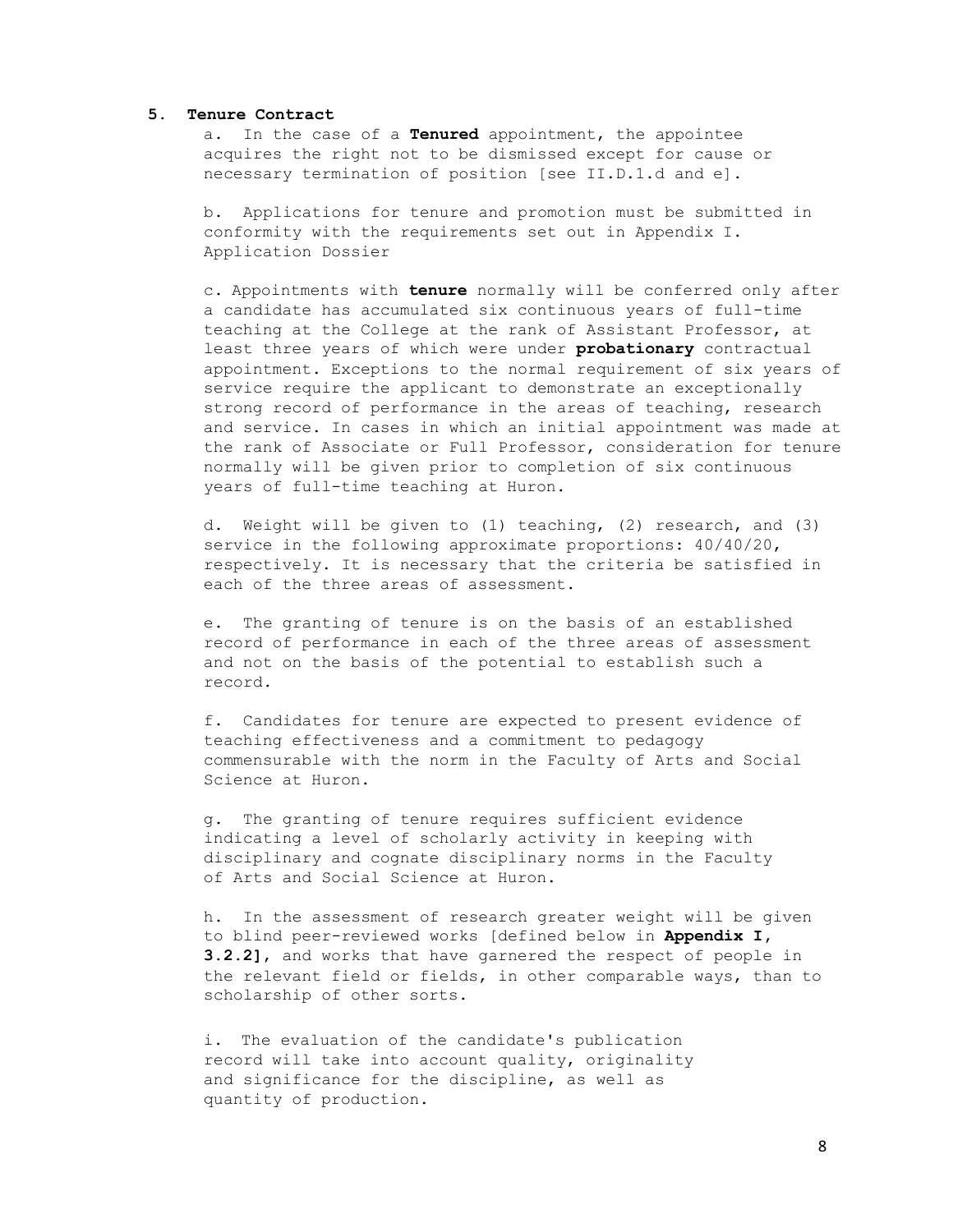j. While Tenure normally shall be conferred with the rank of Associate Professor in cases of internal promotion, Tenure is distinct from promotion and shall be specifically requested in the candidate's letter of application.

# k. Procedures

(1) The candidate will be responsible for compiling a dossier and submitting it along with a formal letter of application to the Departmental Chair by September 15 (or the first business day following) in the year of application. Dossier requirements for candidates are identified in Appendix I. The Chair and the Candidate are responsible for ensuring that the dossier is complete before being delivered to the PATC. At the discretion of the Candidate and the Chair, some, or even all, of the information may be provided in electronic form. The PATC reserves the right to refuse to consider an incomplete dossier.

(2) The Chair will submit the dossier and letter of application to a committee consisting of the tenured members of the Department who shall review the application, evaluate the candidate's qualities with respect to teaching, scholarship, and community service, and recommend to the PATC by October 1 (or the first business day following). In cases where there are insufficient tenured members of the Department to make up the Departmental Committee [for example, due to small department size, unusual departmental staffing, etc.], an "Acting Departmental Committee" shall be struck. The members of the Acting Departmental Committee will consist of three tenured members of faculty and will include [1] the eligible tenured member[s] of the department, and [2] one or more tenured members of faculty from other FASS departments to be mutually agreed upon in writing by the applicant and the Chair of the PATC.

(3) The Departmental recommendation should address the candidate's application in relation to each of the three component parts of the assessment: (1) teaching, (2) research, and (3) service. The Department should indicate areas in which the candidate's contributions are of particular significance, and any aspects of the application about which the Department may have reservations. Where possible, the Department should also comment on the quality of the publications in which the candidate's work has appeared. Where publications are of a non-traditional kind it is incumbent on the Department to explain the nature and value of the work and, where appropriate, how it ought to be weighed in relation to equivalent publications of a traditional kind. The Chair shall then report the recommendation of the Departmental committee to the PATC in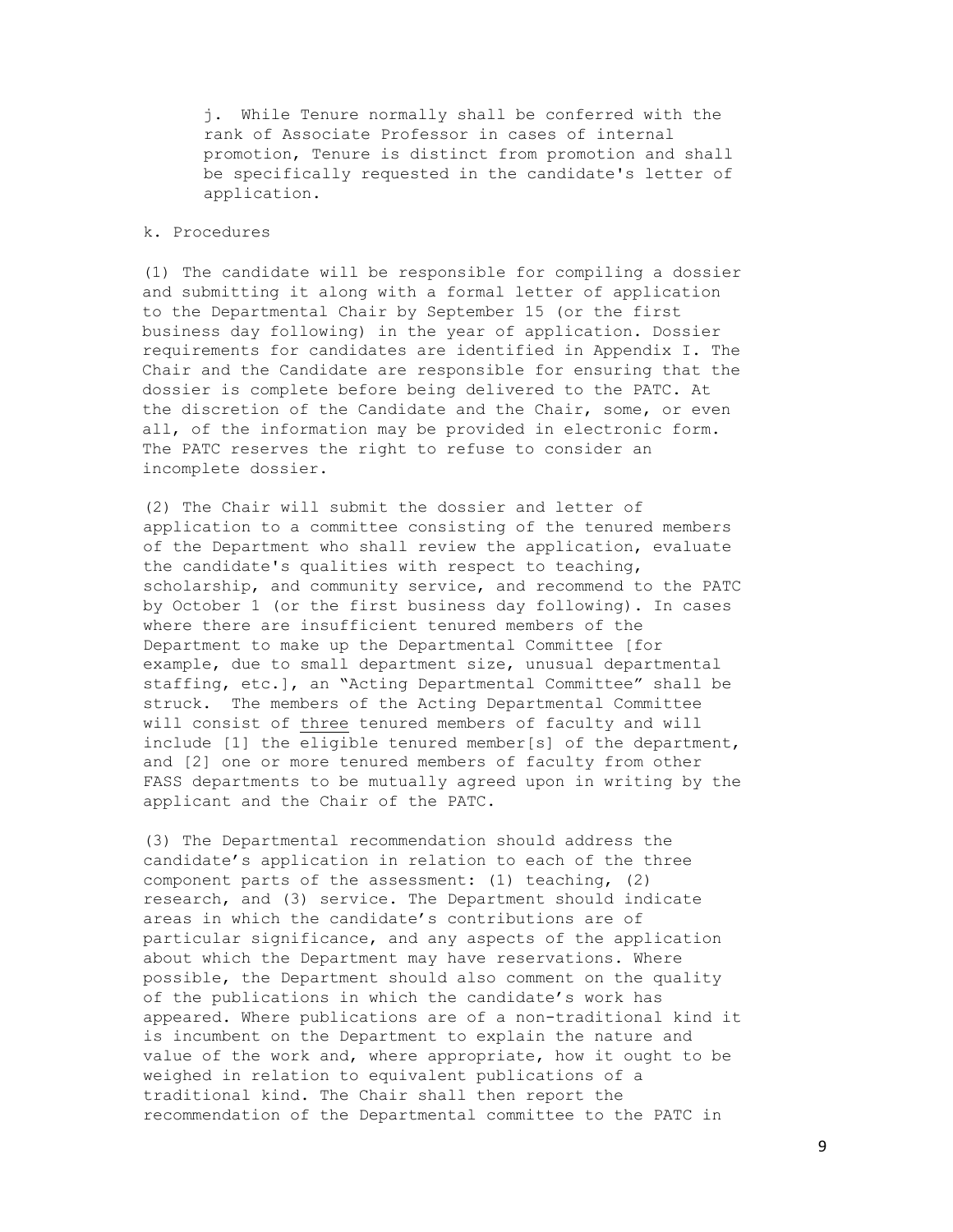writing, providing copies to the candidate who shall have the option of submitting additional materials to the PATC and/or requesting an interview with the PATC.

(4) The PATC shall review the application, taking into consideration the recommendations of the Departmental committee and the Chair. The PATC shall have the right to interview the Chair of the candidate's department. The PATC shall have the right to seek additional information from the candidate and/or Departmental committee, and to solicit the best available opinion as to the value of the candidate's scholarship, teaching, and/or professional contributions.

The PATC shall recommend to the Dean (copied to the candidate), by November 15, one of the following:

(a) an appointment with **Tenure**;

(b) the reappointment of the candidate under **Probationary**  contract for no more than three (3) years (leaves included);

(c) allowing the candidate's contract to lapse.

(5) The Dean shall report no later than November 23rd in writing to the Principal the recommendation of the PATC and the Dean's own recommendation, with copies to the PATC and the candidate. The candidate shall have seven (7) days following receipt of these recommendations to submit additional materials to the Principal.

(6) The Principal shall review the complete file including any additional information supplied by the candidate. The Principal shall have the authority to request that the PATC reconsider its recommendation(s), such a request being stated in writing, detailing his or her concerns (copy to the candidate) and submitted to the PATC no later than December 7.In such cases, the PATC shall have until the end of the second week of January to report back to the Principal in writing (copy to the candidate).

(7) The Principal, upon receipt of the final recommendation of the PATC and of the Dean shall either:

(a) prepare a report and recommendation for submission to the Executive Board (with copies to the candidate, and to the PATC),

or

(b) in the case of a negative recommendation by the Principal, instruct the candidate on his or her right to have the case referred for review and recommendation to the Academic Council Review Board (ACRB) [see IV:FORMAL REVIEW PROCEDURES].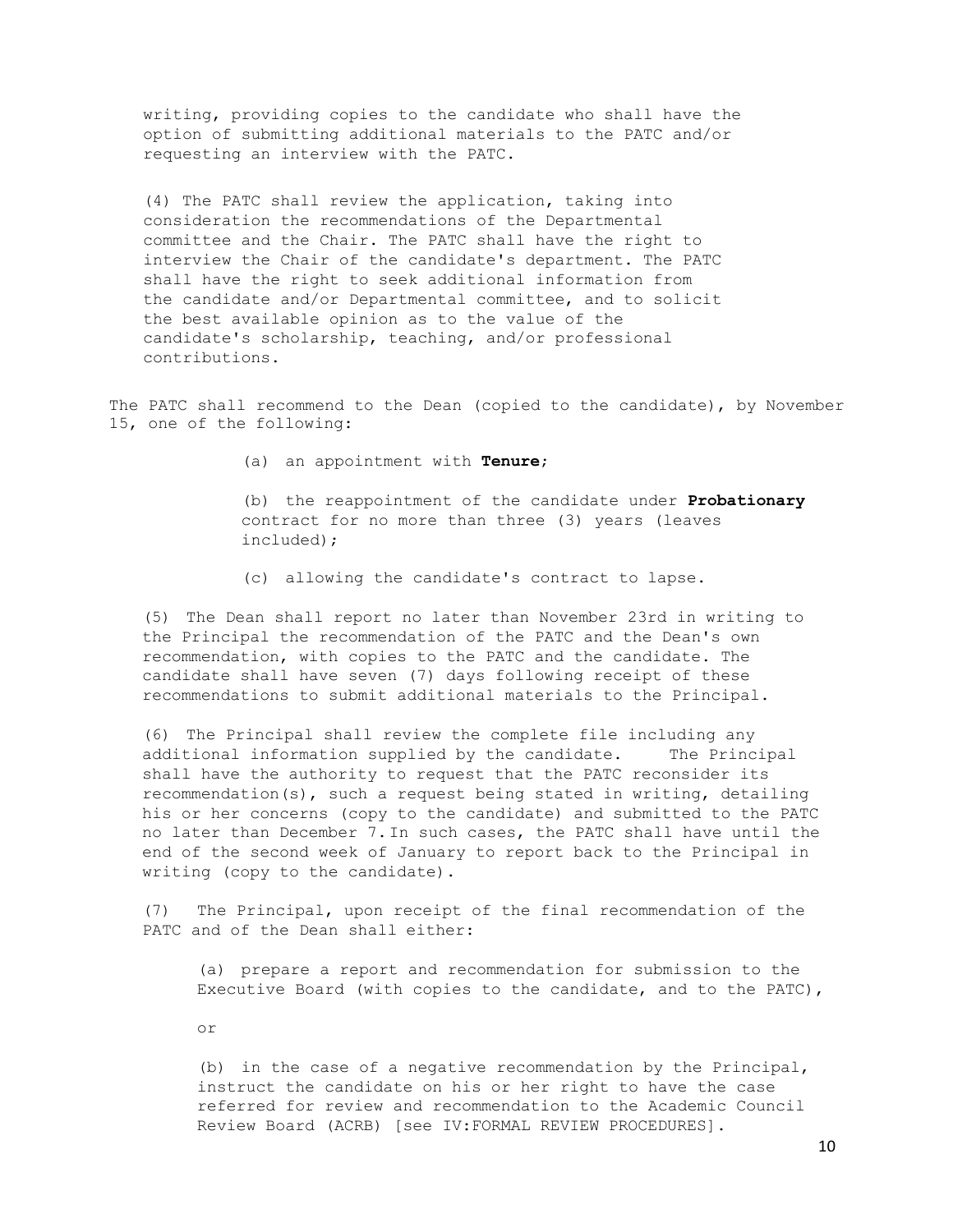#### **D. Termination and Suspension of Appointment**

1. An appointment may be terminated as follows:

a. By the expiration of a term where the appointment is for a term.

b. By resignation at the end of the academic year. Such notice shall be given in writing at least six (6) months before the date of termination. c. By the mutual consent of the faculty member and Huron University College, given at any time.

d. By the dismissal of the faculty member for cause (see below, Sect. V). Notwithstanding anything else in this paragraph, where such cause is determined to be moral delinquency, the termination shall take effect as of the last day of a two-month period after notice or as of the last day of the academic year, whichever shall come first.

e. By necessary termination of position as when

(1) The Academic Council of Huron University College determines that it is no longer academically desirable for Huron University College to retain the position to which the teacher or faculty member has been appointed;

(2) The Executive Board of Huron University College determines that it is no longer financially feasible for Huron University College to retain the position to which the faculty member has been appointed.

2. Suspension

A faculty member may be suspended at any time by the Principal, in consultation with the Dean, when continuance of teaching duties threatens immediate harm to the faculty member, to others, or to the College.

The COC shall be convened within seven (7) days of this suspension and shall make appropriate recommendations to the Dean as soon as possible.

### **III. PROMOTION**

## **A. To Assistant Professor**

Promotion to Assistant Professor comes to faculty under full-time contract at the College with completion of the Doctorate or equivalent degree. If the candidate receives the degree in the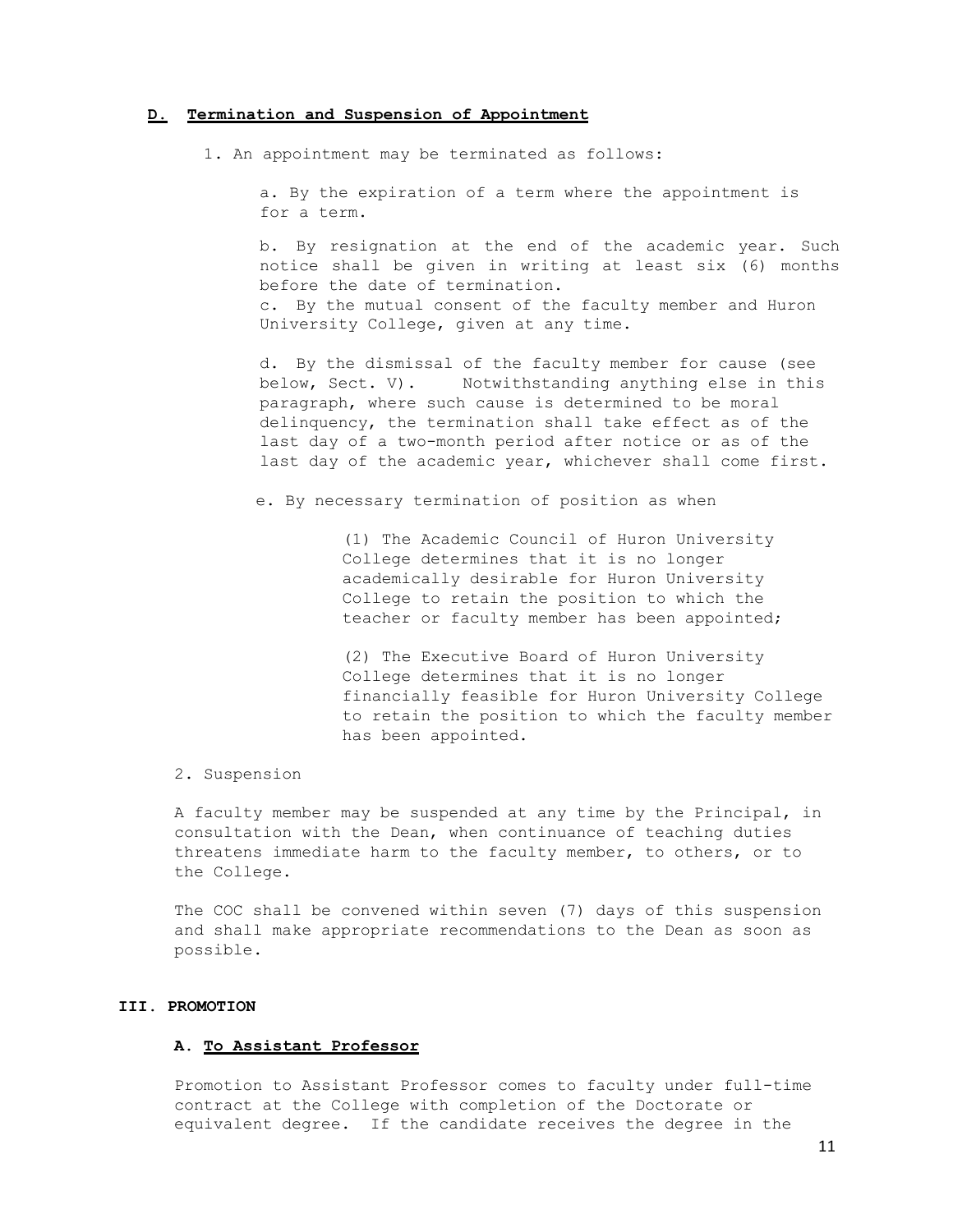Fall Convocation, the promotion is retroactive to the prior July 1, while if the commencement is in the Spring, the candidate is promoted for the following July 1, if under contract at that time. This rule applies as well to leave replacements as to ongoing fulltime faculty.

### **B. To Associate Professor**

1. Applications for tenure and promotion must be submitted in conformity with the requirements set out in Appendix I. Application Dossier.

Promotion to Associate Professor will require that the following conditions have been met, unless otherwise stated in writing:

a. The candidate normally has completed at least six continuous years on full-time appointment at Huron University College at the rank of Assistant Professor, at least three of which were under **Probationary** contract [consideration for promotion to Associate Professor shall normally coincide with consideration for Tenure, but shall be treated as a separate and subsequent matter];

b. the candidate has successfully met the College requirements for receiving a **Tenured** appointment at the College;

c. the candidate has successfully met the College requirements for promotion.

### 2. Criteria and Procedures

a. The criteria and procedures for promotion to the rank of Associate Professor are identical mutatis mutandis to those for **tenured** appointment, except that the requirements are more demanding in the area of research.

b. Weight will be given to (1) teaching, (2) research, and (1) service in the following approximate proportions: 40/40/20, respectively. It is necessary that the criteria be satisfied in each of the three areas of assessment.

c. Appeal Procedure. See IV. FORMAL REVIEW PROCEDURES.

### **C. To Full Professor**

1. Applications for tenure and promotion must be submitted in conformity with the requirements set out in Appendix I. Application Dossier.

Promotion to the rank of Full Professor will normally require that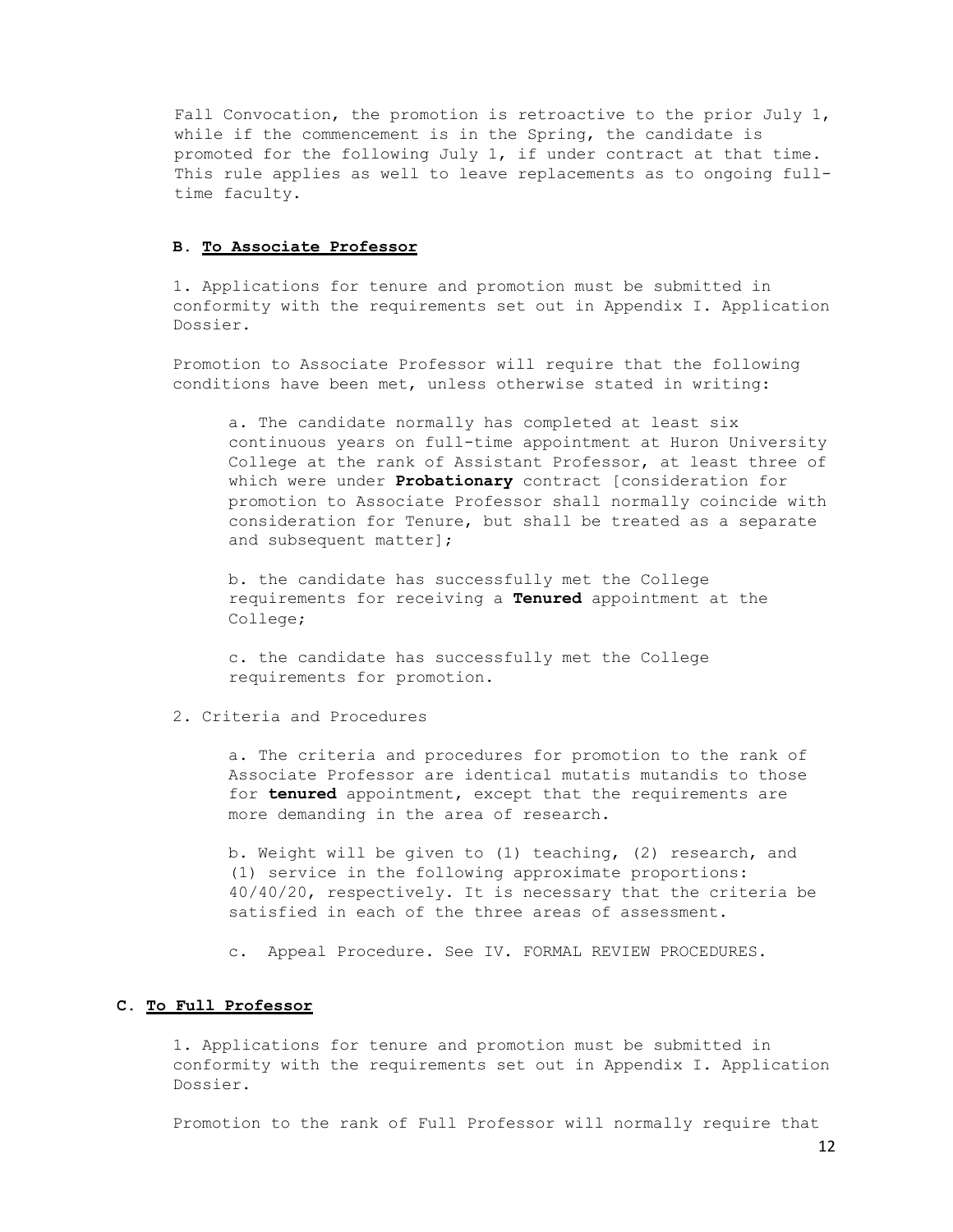the candidate has completed at least six continuous years at Huron under full-time non-leave-replacement contract at the rank of Associate Professor, unless otherwise stated in writing.

### Criteria:

a. Weight will be given to (1) teaching, (2) research, and (3) service in the following approximate proportions: 40/40/20, respectively. It is necessary that the criteria be satisfied in each of the three areas of assessment.

b. Candidates are expected to present evidence of teaching effectiveness and a commitment to pedagogy commensurable with the norms in the Faculty of Arts and Social Science at Huron.

c. In the assessment of research, greater weight will be given to blind peer-reviewed works [defined below in **Appendix I**] and works that have garnered the respect of people in the relevant field or fields in other comparable ways, than to scholarship of other sorts.

d. The evaluation of the candidate's publication record will take into account quality, originality and significance for the discipline, as well as quantity of production.

e. The decision to recommend promotion will be based on the entire record of the candidate's career since first appointed to a full-time teaching position at Huron. Consideration may also be given to periods of relevant experience prior to appointment at Huron.

f. The Committee's decision to conduct a full assessment will depend on the following:

(1) The evidence presented by the candidate in support of the application must include substantial evidence in all three categories of assessment that is recent and distinct from the evidence introduced for promotion to the rank of Associate Professor.

(2) The evidence presented by the candidate in the area of research (including publications and other scholarly activities), must be demonstrably above the relevant disciplinary norms for the rank of Associate Professor in the Faculty of Arts and Social Science at Huron.

(3) The evidence presented must contain a sufficiently strong body of research and publications undertaken and brought to completion in the years since promotion to Associate Professor. Blind peerreviewed publications [defined below in **Appendix I**] are given greater weight in the assessment than publications of other sorts.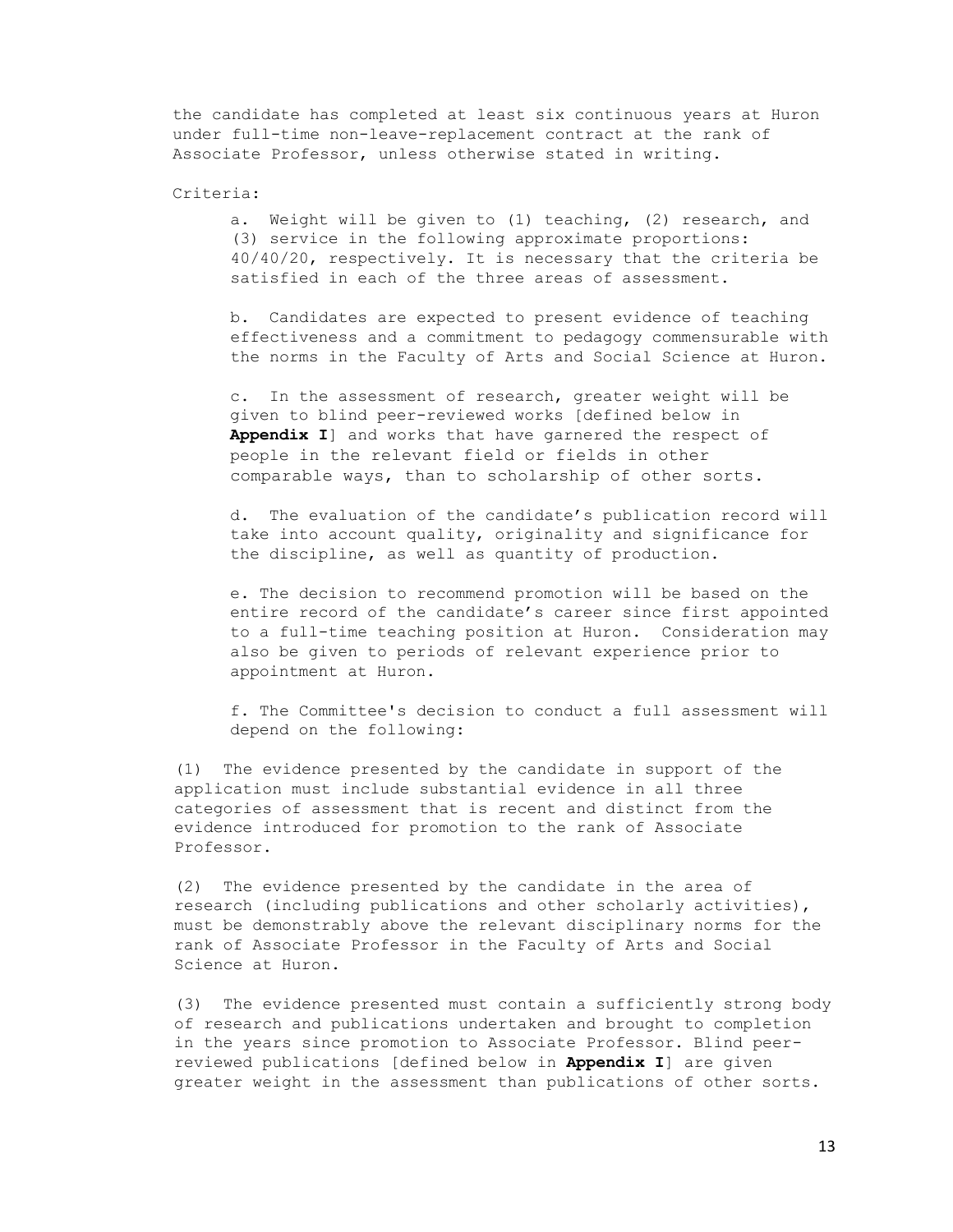#### 2. Procedures

a. Where the candidate is not a senior administrator (e.g. Dean or Principal)

(1) As in all other cases, initiation is the responsibility of the candidate who provides the Chair of the appropriate Department with the dossier and letter of application which must be done by September 15 (or the first business day following). The procedures and timetable to be followed are as follows:

(2) The Chair will submit the dossier (see Appendix I) and letter of application to a committee consisting of the tenured members of the Department who shall review the application, evaluate the candidate's qualities with respect to teaching, scholarship and community service, and recommend to the PATC by October 1. The Departmental recommendation should address the candidate's application in relation to each of the three component parts of the assessment: (1) teaching, (2) research, and (3) service. The Department should indicate areas in which the candidate's contributions are of particular significance, and any aspects of the application about which the Department may have reservations. Where possible, the Department should also comment on the quality of the publications in which the candidate's work has appeared. Where publications are of a non-traditional kind it is incumbent on the Department to explain the nature and value of the work and, where appropriate, how it ought to be weighed in relation to equivalent publications of a traditional kind.

The Chair shall then report the recommendation of the Departmental committee to the PATC in writing, providing copies to the candidate, who shall have the option of submitting additional material to the PATC and/or requesting an interview with the PATC.

(3) The PATC will evaluate the candidate's dossier and, on the basis of the evaluation, recommend either that the candidate withdraw his or her application or that the PATC proceed with a full assessment of the candidate. Where the PATC recommends that the application be withdrawn, the candidate will be supplied with a written statement of the PATC's reasons. The candidate will have fourteen days in which to notify the Principal and the PATC of his or her decision to seek a formal review.

(4) Where the PATC judges there to be sufficient new grounds for promotion, it will proceed to conduct a detailed assessment of the candidate's Teaching, Scholarship and Service to the College on the basis of the following evidence: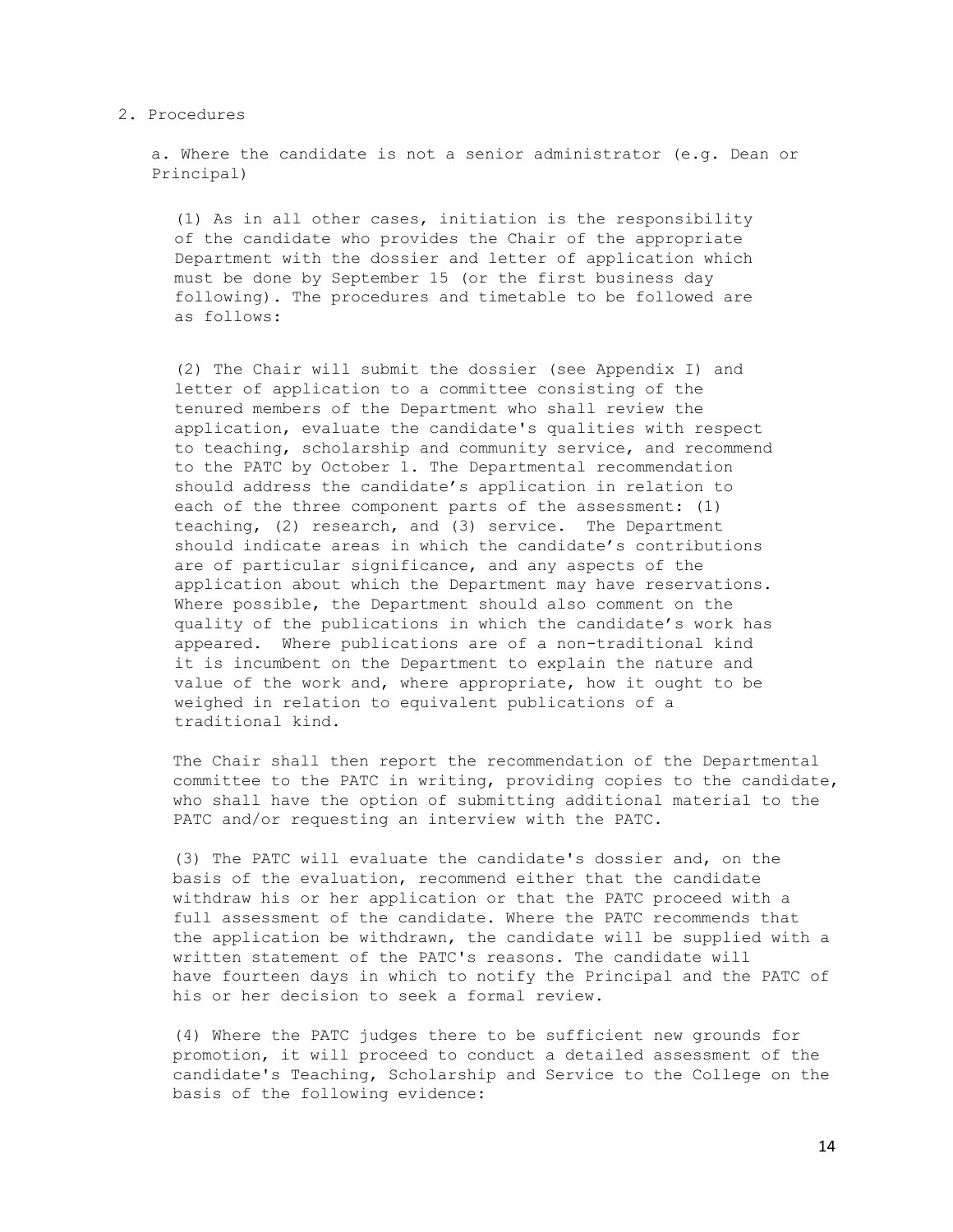# **Teaching:**

(a) the candidate's teaching evaluations from previous years to the present.

(b) such peer evaluations of teaching as are available for recent years.

(c) such other materials that the candidate considers to be relevant.

### **Scholarship**

(d) available book reviews and other published materials that judge the quality of the candidate's scholarly performance.

(e) copies of peer assessments generated by the candidate's SSHRC and other grant or publication proposals (where applicable and available).

(f) solicited peer evaluations of the candidate's scholarly activities to be gathered in the following way:

The Chair of PATC shall compile a list of 10 potential referees. In compiling the list of referees, the Chair shall consult an established scholar in the candidate's field(s). The candidate and the candidate's department chair shall be consulted in the selection of the established scholar(s). The department chair and the candidate may also suggest potential referees. All communications with the established scholar(s) and potential referees, with regard to this process, rest with the Chair of PATC.

The list shall be submitted to the candidate for review. The candidate shall have the right to object with grounds to up to 4 of the potential referees. Where the objections are reasonable, the names shall be struck from the list. Of the names remaining, the Chair of PATC must obtain the agreement of three persons to review the candidate's scholarly activities. Their names shall not be revealed to the candidate. The Chair of PATC shall send the three referees a letter requesting their assistance. Referees will be asked to refer to the Huron University College Scholarly Appraisal Form (Appendix IV). The materials to be reviewed should be in electronic form to facilitate delivery to the reviewers. Normally, referees will not be asked to evaluate book reviews of less than 1000 words, short bibliographies, brief laboratory manuals, or short edited documents.

### **Service to the College:**

(g) a list of the relevant activities drawn from the candidate's **curriculum vitae**.

(h) written evaluations of the candidate's performance as a member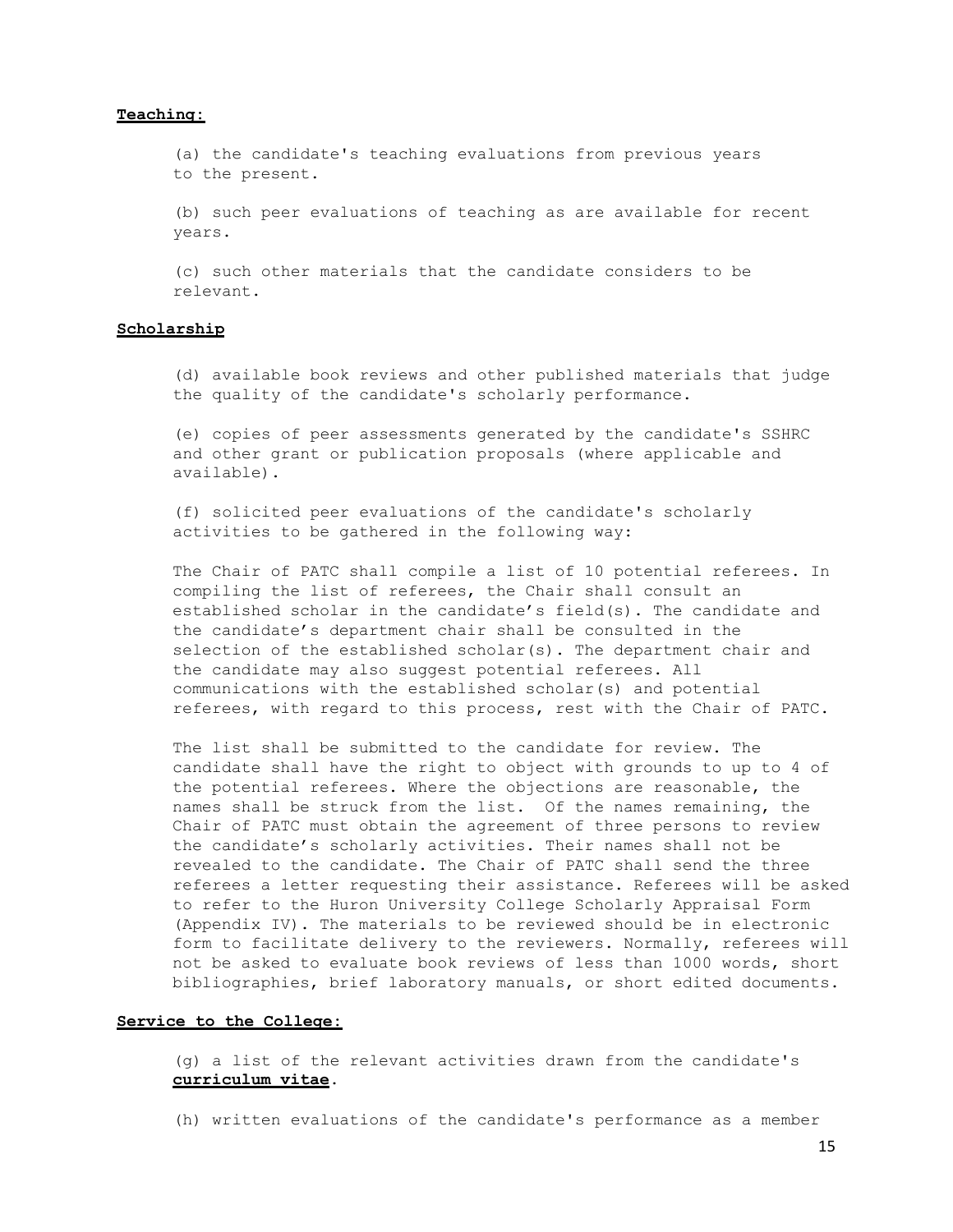or Chair of College committees and, where relevant, University bodies and other organizations. These may be solicited by the candidate, the Chair of the candidate's Department, or the Chair of PATC on the behalf of the PATC.

(5) The PATC shall recommend to the Dean, by the end of February, either to promote the candidate to Full Professor or not to promote (copied to the candidate.).

(6) The Dean shall report in writing to the Principal the recommendation of the PATC and the Dean's own recommendation, with a copy to the candidate, who shall have seven (7) days following receipt of these recommendations to submit additional material to the Principal.

(7) The Principal shall review the complete file including any additional information supplied by the candidate. The Principal shall have the authority to request that the PATC reconsider its recommendation, such a request being stated in writing, detailing his or her other concerns (copy to the candidate) and submitted to the PATC no later than March 15. In such cases, the PATC shall have until April 15th to report back to the Principal in writing (copy to the candidate).

(8) The Principal, upon receipt of the final recommendation of the PATC and of the Dean shall either

- (a) prepare a report and recommendation for submission to the Executive Board (copies to the candidate and to the PATC),
	- **or**

(b) in the case of a negative recommendation by the Principal, instruct the candidate on his or her right to have the case referred for review and recommendation to the Academic Council Review Board (ACRB) [see IV:B]

(c) Where the candidate is a senior administrator other than the Principal, the procedure shall be the same as above, except it shall be the responsibility of the Principal, as the administrator's immediate supervisor, to assess the candidate's community service. In doing this, the Principal shall seek the opinion in writing of other administrators within the College (Chairs of Departments, Registrar, College Administrator, etc.) as well as any other referees in a position to provide reliable opinion. In all cases, the candidate shall be told whose opinion is being sought and given the opportunity to object or comment in writing. The PATC shall provide the candidate with a statement of its recommendation together with a brief statement of its reasons.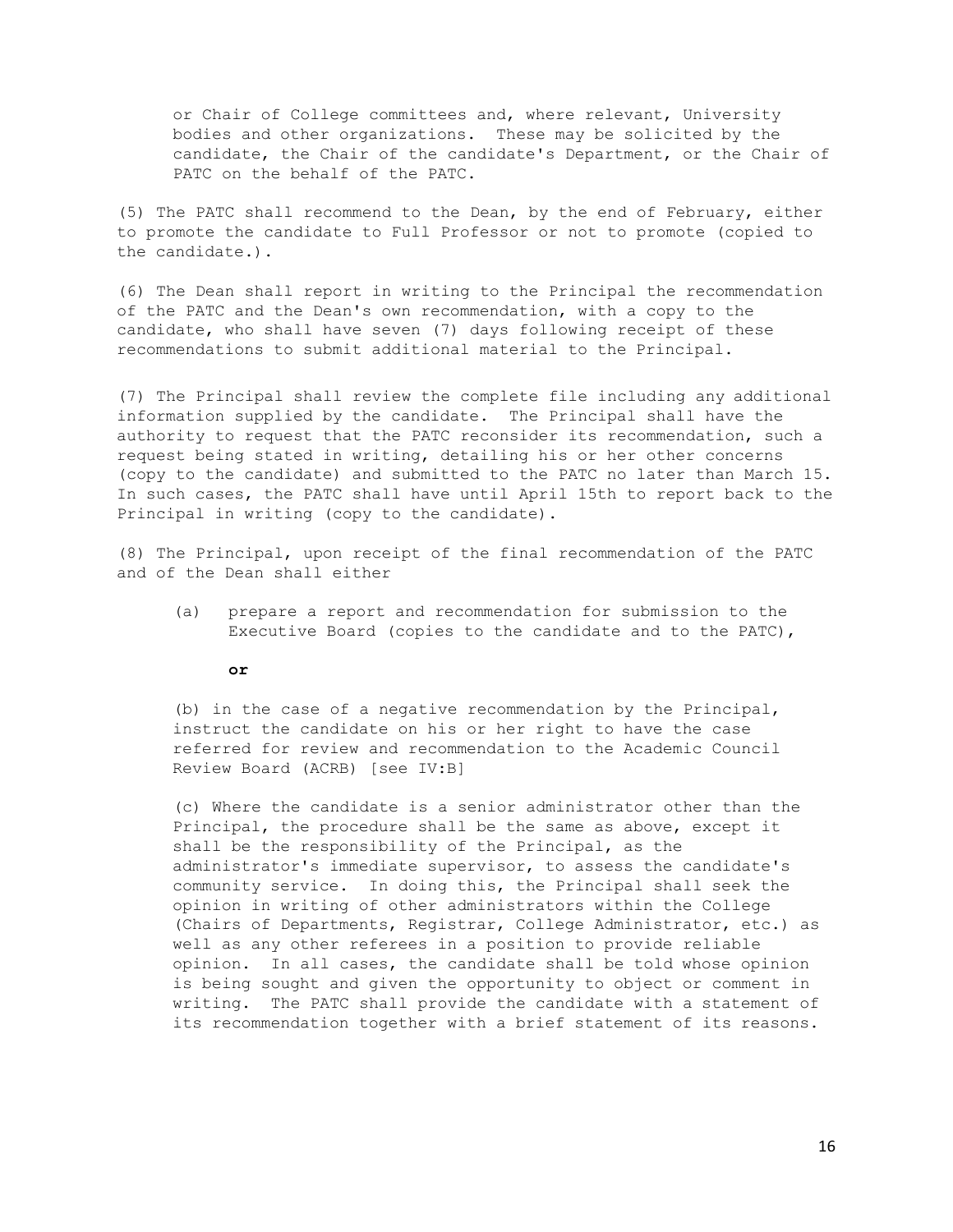#### **IV. FORMAL REVIEW PROCEDURES**

### Deadline

**A.** Upon receipt of the recommendation of the Principal with respect to consideration for renewal of **Probationary** appointment, appointment with **Tenure**, and/or **Promotion**, the candidate will have fourteen days in which to notify the Principal of his or her decision to seek a formal review.

**B.** Formal reviews will be conducted by the Academic Council Review Board ["ACRB"] consisting of three tenured members of the Huron University College faculty at least two of whom shall hold the rank of Full Professor: - one to be the faculty member elected to the Executive Board from

the Faculty of Arts and Social Science, or if the faculty member elected to the Executive Board is also a member of the PATC, one to be elected from the Faculty of Arts and Social Science;

- one to be elected by the full-time faculty of the Faculty of Arts and Social Science;

- one to be appointed by the Principal.

The Principal's appointee shall serve as Chair.

**C.** The ACRB shall be appointed/elected annually at the beginning of September. The Principal shall circulate a ballot to eligible faculty by September 20 indicating the Principal's appointee to the ACRB, the faculty members elected to the Huron University College Executive Board, and the names of faculty members eligible for election. PATC members shall be ineligible for election. Following the election the Principal shall announce the name of the faculty member elected. Elected or appointed faculty shall be disqualified from participating in any Departmental or PATC deliberations relating to recommendations for Tenure, Promotion or renewal of Probationary Contract.

### **ACRB Mandate**

**D.** The ACRB is empowered to review cases referred to it by the Principal, by candidates seeking review of the Principal's report or recommendation to the Executive Board with respect to consideration for renewal of Probationary appointment (with the exception of applications for the renewal of a first Probationary appointment - see  $II.C.4.f.$  above), appointment with Tenure, and/or Promotion, and by candidates seeking review of the recommendation by the PATC that an application for promotion to Full Professor be withdrawn.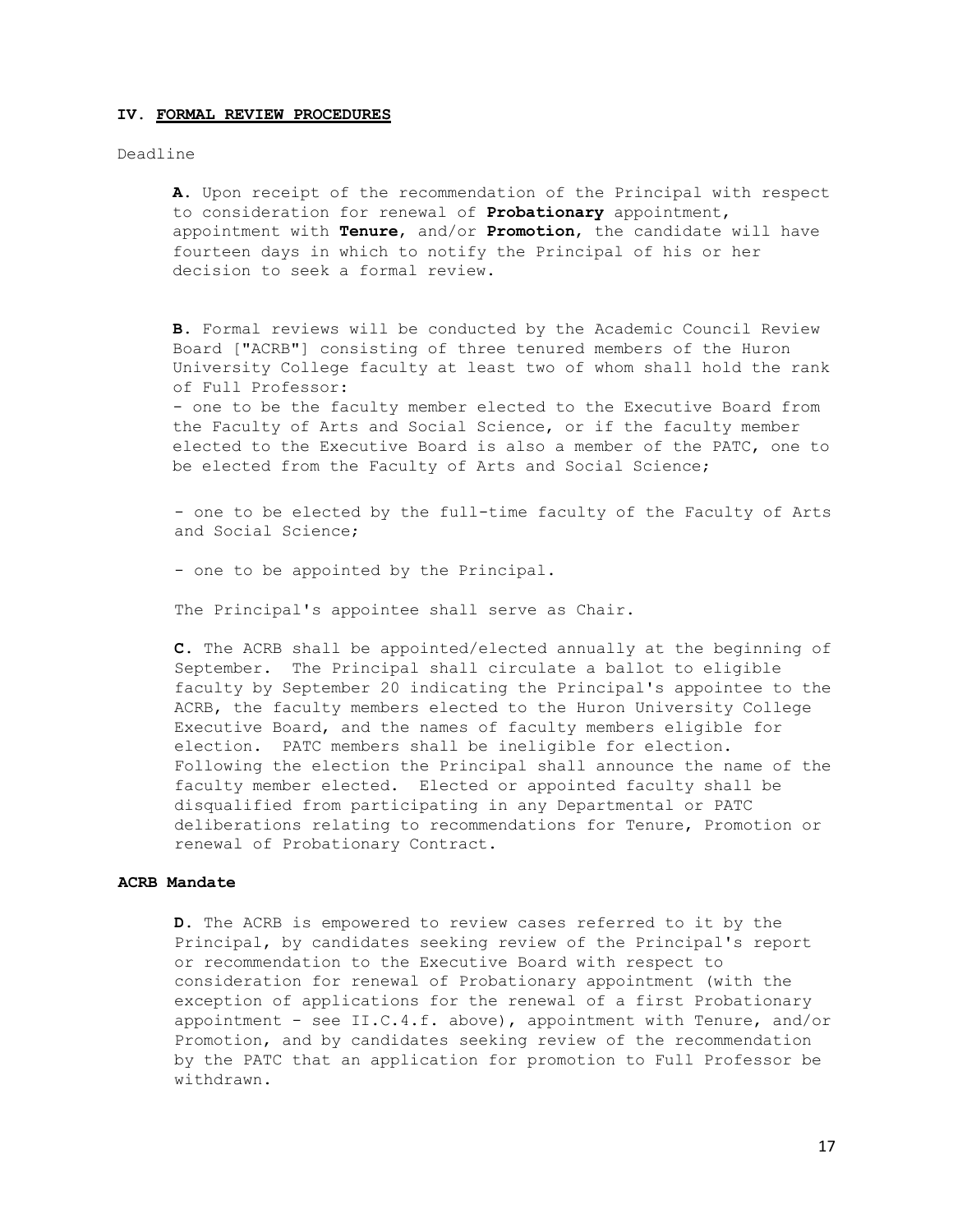**E.** In the review of cases where the PATC has recommended that applications for promotion to Full Professor be withdrawn, the PATC is responsible for providing the members of the ACRB with the candidate's complete file with respect to the case under review.

In these cases the mandate of the ACRB is restricted to one of the two decisions: either to uphold the recommendation of the PATC or to order the PATC to proceed with a full assessment of the candidate.

**F.** In the review of cases referred to it by the Principal or by candidates seeking review of the Principal's report or recommendation with respect to consideration for renewal of Probationary appointment, appointment with Tenure, and/or Promotion, the Principal is responsible for providing the members of the ACRB with the candidate's complete file with respect to the case under review. In these cases the mandate of the ACRB is to recommend or not to recommend the renewal of Probationary appointment or appointment with Tenure, and/or Promotion, as appropriate to the application under review.

## **G.** Procedures:

1. The Chair shall invite, in writing, the candidate, the candidate's Departmental Chair and Dean, the Principal, and other such persons it chooses, to meet individually, *in camera*, with the committee.

2. The candidate, Departmental Chair, Dean and Principal shall accept or reject this invitation in writing.

3. On the basis of these interviews and its review of the documentation submitted, the ACRB shall forward a recommendation (copies to the candidate and Principal) to the Chair of the Campus and Community Affairs Committee within one month of receipt of referral from the Principal or application for formal review by the candidate.

4. Decisions by the ACRB shall be by majority vote and shall be binding on all parties except the Executive Board and its committees.

5. In the review of cases where the PATC has recommended that applications for promotion to Full Professor be withdrawn, the procedures shall be modified accordingly. Invitations to appear before the ACRB shall be limited to the candidate, Departmental Chair and representative from the PATC, and the ACRB shall forward its recommendation (copies to the candidate, Dean and Principal) to the PATC.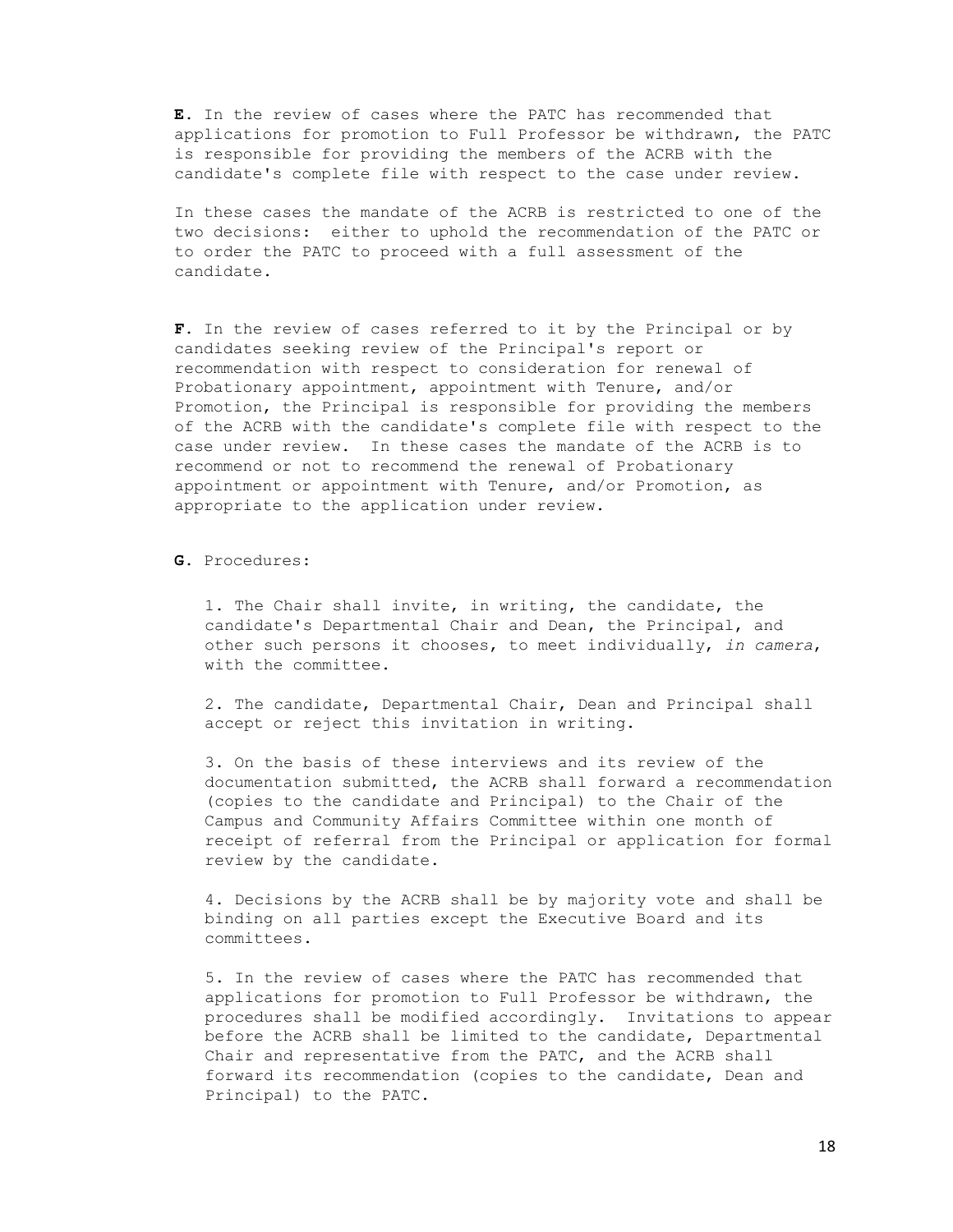#### **V. DISMISSAL FOR CAUSE**

# **A. Notice and Hearings**

A faculty member receiving a notice terminating his or her teaching appointment for cause shall be entitled, on application, to a hearing before the Advisory Committee. The Principal shall chair the Advisory Committee which shall consist of the Dean of the Faculty in which the faculty member is primarily a member and two faculty members elected by the Academic Council of equal or higher rank than the person subject to notice of dismissal. This committee shall attempt to find and achieve a just settlement. An application to the Advisory Committee shall be made within thirty (30) days of having received notice of dismissal, and subsequent to the committee's decision the faculty member may, on application, appeal the decision to the Appeal Committee. The Appeal Committee shall consist of the Chair of the Executive Board (as Chair) and three other members from the Executive Board and three faculty members from the Faculty to which the dismissed person belongs. The positions on the Appeal Committee will be filled by individuals appointed by the Chair of the Corporation. The findings of the Appeal Committee on all matters in dispute, and as to all questions as to cause, shall be final, and not renewable in any manner whatsoever. The Appeal Committee may give reasons for any decisions it may make but is under no obligation to do so.

In determining whether cause for dismissal exists the Appeal Committee must limit its consideration of causes to the following matters:

- 1. Moral delinquency
- 2. Failure to perform assigned duties properly
- 3. Incompetence.

### **B. Procedure on Hearings Before Appeal Committee**

1. The procedure before the Appeal Committee shall be as follows:

a. The Appeal Committee will examine the stated grounds for dismissal, the written defense by the person under notice of dismissal, and the testimony of witnesses if facts are in dispute;

b. The person under notice of dismissal is to have the option of assistance by counsel, the aid of the committee in securing witnesses, the right to require the production of adverse witnesses on whose testimony the Appeal Committee will base their decision.

c. Both the administrator and the person under notice of dismissal or their representatives are to be given opportunity for presenting briefs and arguing the case orally before the Committee;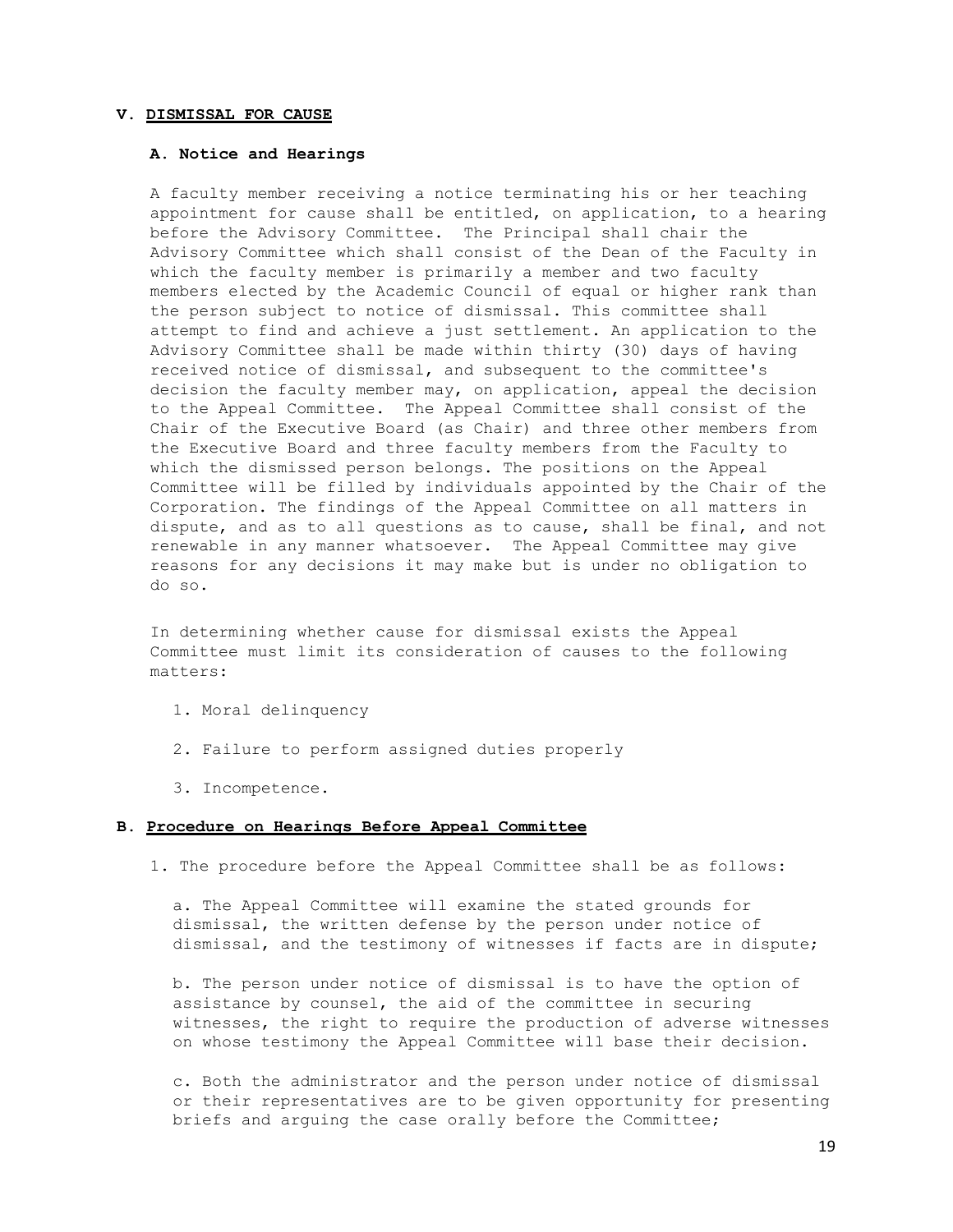d. Stenographic records are to be made of hearings and to be available to both parties.

# **VI. SALARY**

Salaries for members of the Huron University College Faculty Association shall be set in accordance with agreements negotiated between the Association and the College. Salaries for non-members will be negotiated on an individual basis between the faculty member and the Dean concerned.

# **VII. PENSION**

huron.on.ca/pdf/Revised%20CAD%20April,%202007%20-2.pdf

# **VIII.GROUP INSURANCE**

huron.on.ca/pdf/Revised%20CAD%20April,%202007%20-2.pdf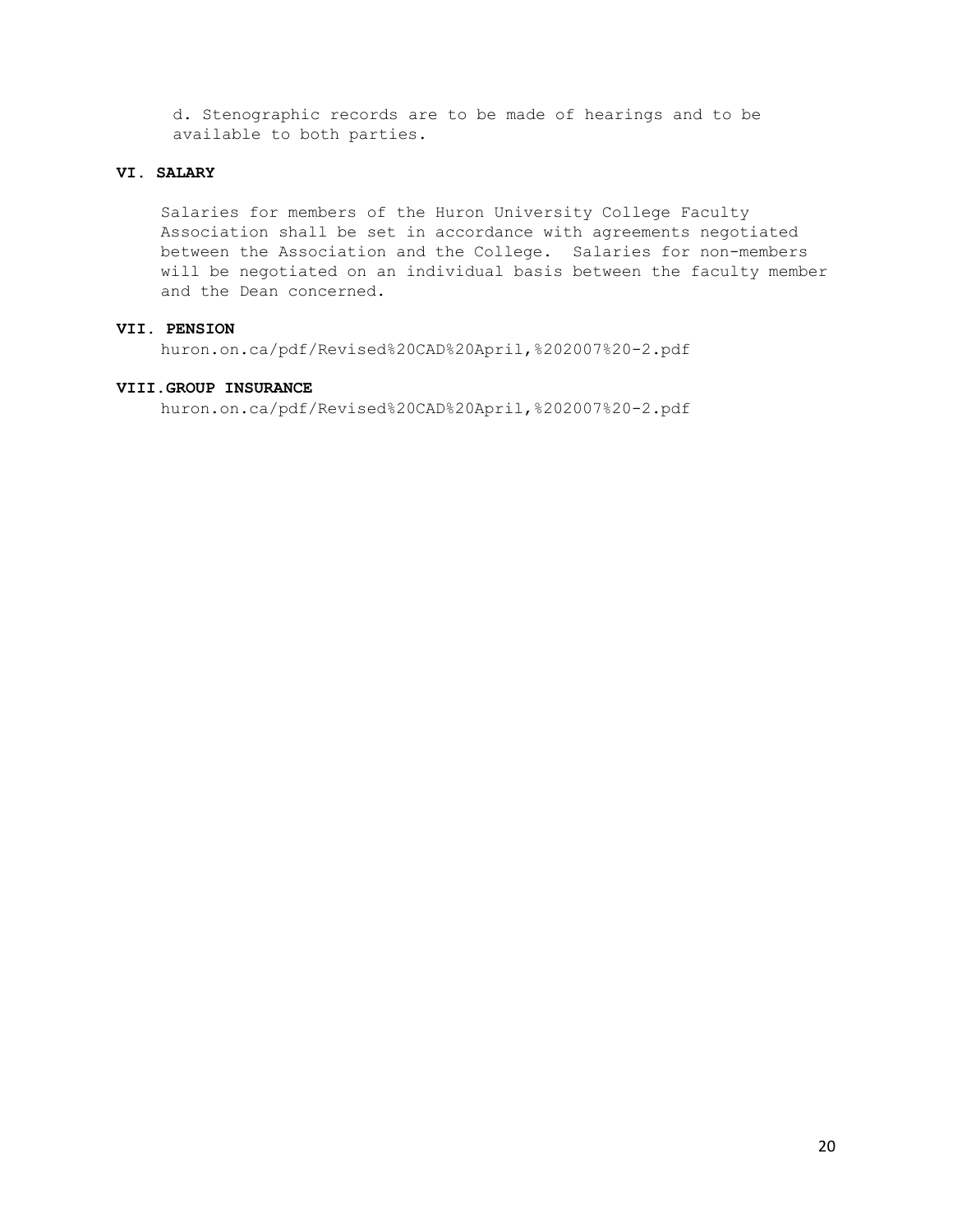#### **APPENDIX I**

# **APPLICATION DOSSIER**

#### **1. Teaching**

Evidence related to teaching performance must include the following items: A. Statement on teaching and commitment to pedagogy (see below 4.C Dossier Requirements).

B. Formal student evaluations of courses (administered in accordance with the Huron University College Supervision and Assessment Document) together with records of grade distributions in those courses. Candidates for promotion to Full Professor submit the results for courses taught only in the years since promotion to Associate. Any consideration of data from student questionnaires on courses and teaching shall take into account the possibility that they may be biased. Accordingly, student questionnaires will not be the primary or sole factor used by the PaTC in determining whether a candidate's teaching is satisfactory for either promotion or tenure.

C. Peer review of teaching as incorporated in documented reports of colleagues and Chairs of Departments (administered in accordance with the H.U.C. S&A Doc.);

Where such items exist, the following may also be included:

D. Information on teaching awards and grants.

E. Unsolicited, substantive, written student comments on teaching effectiveness.

F. Authored pedagogical materials which provide original or improved articulations of a subject matter, whether in printed format or electronic media.

## **2. Research**

**Blind peer-review:** In the assessment of research greater weight will be given to publications that have been subject to blind peer-review than to publications of other sorts. A publication that has been subject to "blind peer-review" is defined as a publication that has been critically reviewed by an expert reviewer or reviewers selected by the editor of the publication and whose identity is not known to the author at the time of the review, and who supplies a report containing an appraisal of the work, and a recommendation to publish or not to publish. Solicited chapters in edited collections that have been subject to "editorial review" will not count as a blind peerreview publication unless it can be shown that the collection itself has been subject to a blind peer-review process prior to publication.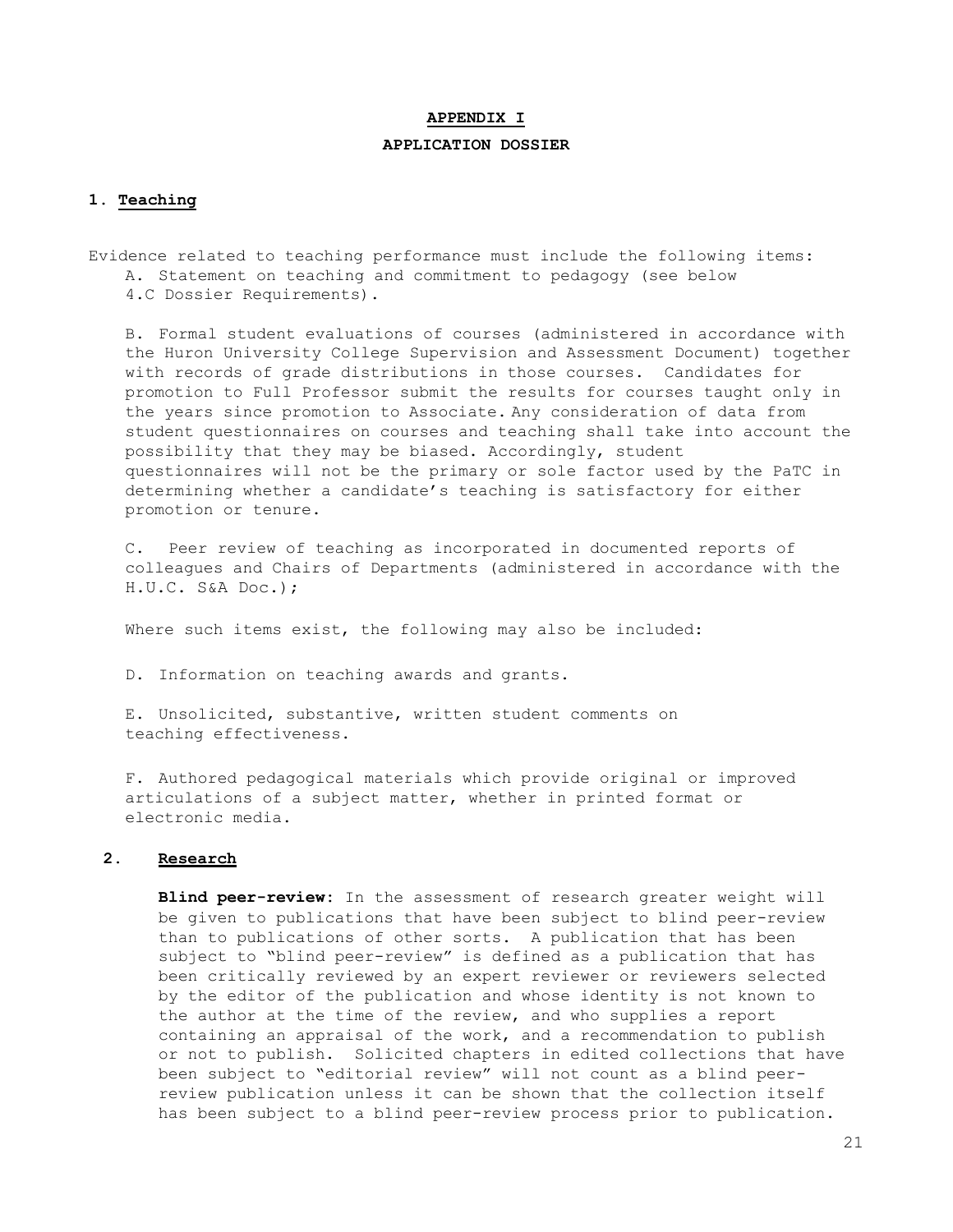**Note:** Many academic journals operate a "double" blind review process in which the identity of the reviewer is withheld from the author *and* the identity of the author is withheld from the reviewer.

**Multi-authored works.** Where a publication, paper or poster is multiauthored or where an edited work has involved multiple editors, the candidate's contribution to the work should be described at the appropriate place in the candidate's *curriculum vitae* and/or in the letter or application.

Evidence related to research may include, but is not limited to, the following:

### **A. Publications**

(1) Books, in either printed or electronic format, together with available reviews. The relative weighting of book publications will approximate the following in descending order:

a. Authored books published by an academic publisher or other reputable publisher. Note: The weight afforded subsequent editions of previously authored works will depend on the extent of the revisions made to the original publication. Subsequent un-revised reprints will not be considered as a separate publication.

b. Authored text-books which provide original or improved articulations of a subject matter.

c. Edited volumes and anthologies of primary source material, in which the editor is responsible for the selection and editing of the content, and has supplied a scholarly apparatus in the form of an introduction, notes, bibliography, index, etc. **Note:** Multi-volume edited anthologies will normally carry greater weight.

d. Edited collections of original essays by other authors, in which the contributions were solicited and selected by the editor and authored specifically for that volume.

e. Edited collections of previously published secondary sources selected by the editor.

(2) Journal articles or chapters in either printed or format. Greater weight will be given to journal articles that have been subject to blind peer-review. Chapters in books that have been subject to blind peer-review will be given greater weight than chapters in books which have not been subject to such review prior to publication. The growing proliferation of publications derived from what have come to be known as "predatory conferences" or which are "predatory journals", require candidates to be cautious about taking part in such conferences and publishing in such journals. Senior colleagues, departmental chairs, and the Dean should be consulted with respect to what constitutes a predatory journal or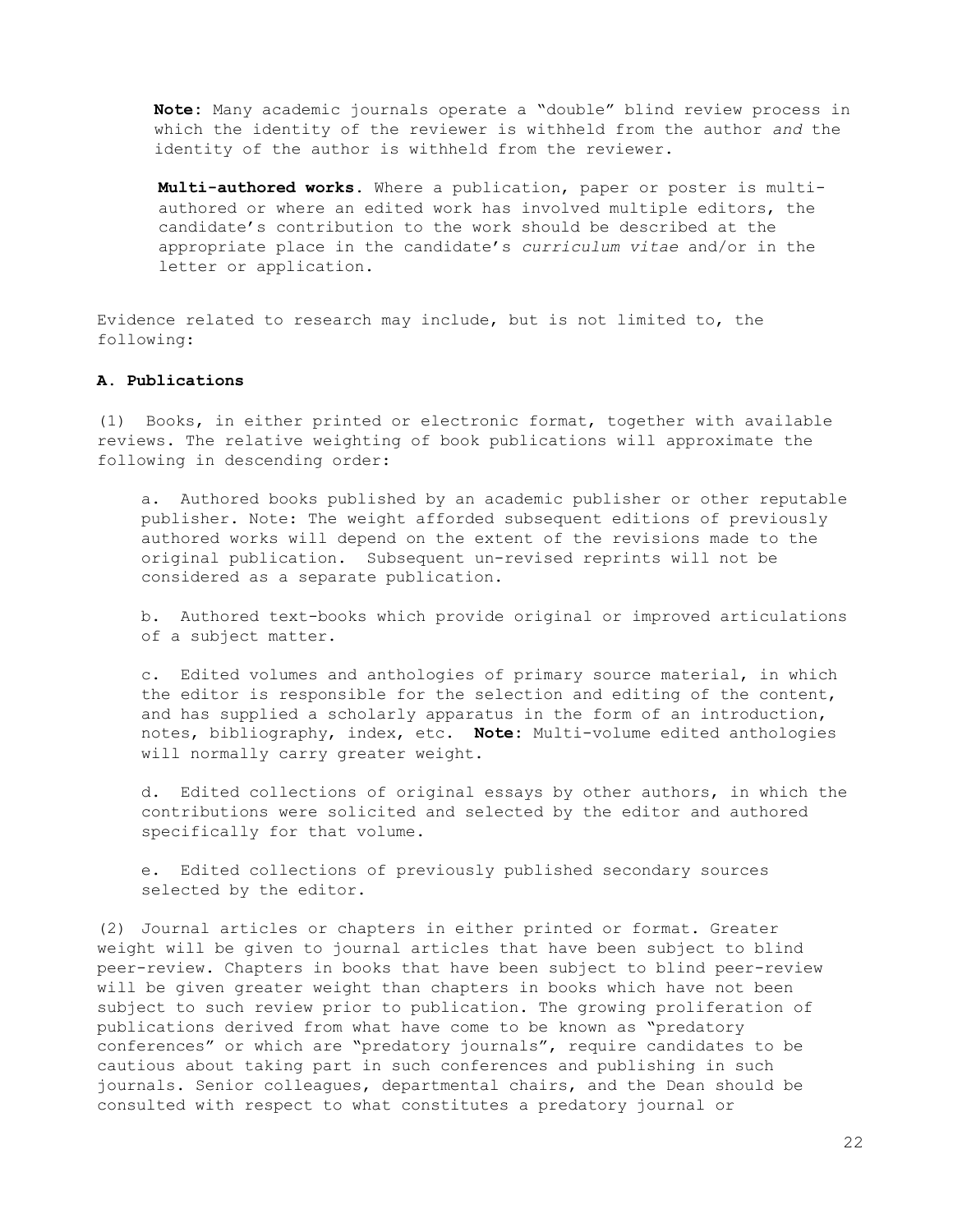conference. The PATC is unlikely to view the inclusion of such conferences or publications in an application for tenure and/or promotion favorably, and may request further information from the candidate and/or other external sources for verification of publication quality. Appendix VII provides some useful guidelines.

(3) Documents (reports, policy papers, policy analysis, etc.) where the publication is undertaken by the agency or organization funding/sponsoring the research.

(4) Commissioned articles in scholarly reference works in printed or electronic format.

(5) Reviews of books published in printed or electronic format.

### **B. Other Scholarly Activities**

(1) Presentation of papers or posters at scholarly conferences, colloquia and professional meetings. Blind peer-reviewed papers or posters will be given greater weight than papers or posters that have not been subject to such a review;

(2) Receipt of significant research grants, contracts, and scholarly awards.

(3) Development and submission of significant research grant proposals.

(4) Invited lectures given at scholarly occasions.

(5) Substantial scholarly citations in printed or electronic format and other testimony of scholarly influence.

(6) Service as an organizer, discussant or panelist at scholarly conferences.

(7) Supervision of graduate work (M.A., Ph.D.) or membership on juries examining research papers, plans, or theses.

(8) Supervision of undergraduate theses.

(9) Service on a book prize panel for a disciplinary or professional association.

(10)Service as a referee for a book or article manuscript or research grant application.

### **3. Service**

Evidence of service to the college, the community and the profession shall include items such as:

A. Effective discharge of appointed committee obligations.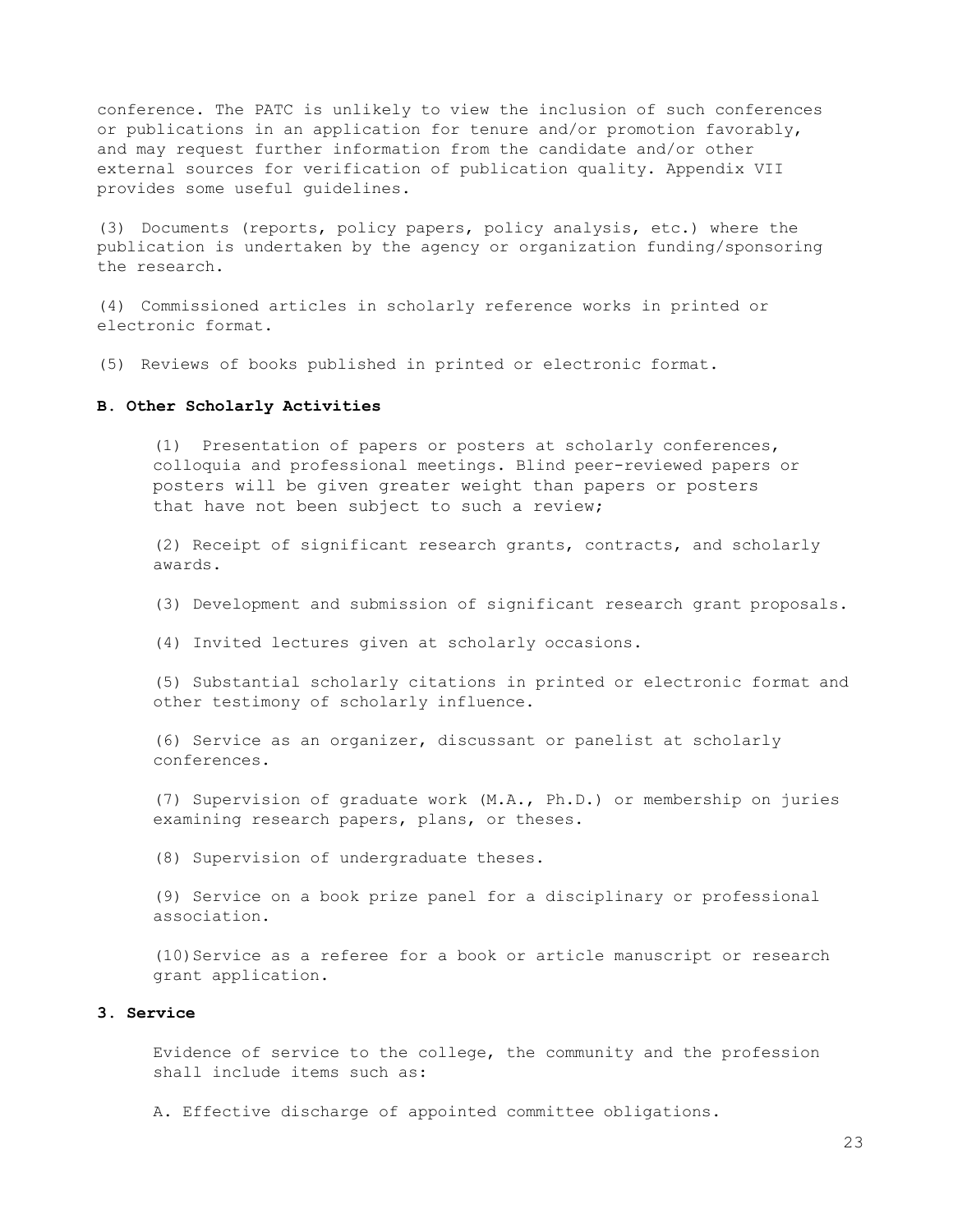B. Effective discharge of elected or appointed positions.

C. Vigorous and effective leadership.

D. Ongoing participation in College life as in, e.g. orientation, convocation, recruitment, alumni events, student activities, etc.

E. Participation in community-based organizations relevant to the College.

F. Contributions to professional societies and organizations

#### **4. DOSSIER REQUIREMENTS FOR CANDIDATES**

**The candidate's dossier must include, but is not limited to, the following:**

*A.* A letter that specifies the candidate's contributions in the areas of research and publication, teaching and pedagogical development, and committee and community service, *particularly with reference to the years since the most recent application to the Promotion and Tenure Committee.*

B. A *curriculum vitae* that conforms to the template used by the Office of the Dean of Arts and Social Science in the annual faculty performance review.

C. Statement on teaching and commitment to pedagogy, containing:

(1) Teaching objectives and methodologies employed by the candidate.

(2) Self-analysis of teaching and plan(s) for professional development in teaching.

(3) Other relevant information, such as engagement in research for pedagogical purposes and its application in teaching, and the development and use of new teaching materials and texts.

D. Statement of research program outlining the candidate's current research agenda, future research projects, and the anticipated forms of dissemination of this research.

E. The numerical results of teaching evaluations across the career at Huron, to include scores for both course and instructor evaluations of each course taught, not merely annual averages.

F. Hard copies of scholarly publications, plus where available reviews of all books and other works published by the candidate.

G. Peer review(s)of teaching as incorporated in documented reports of colleagues and Chairs of Departments (administered in accordance with the H.U.C. S & A Doc.);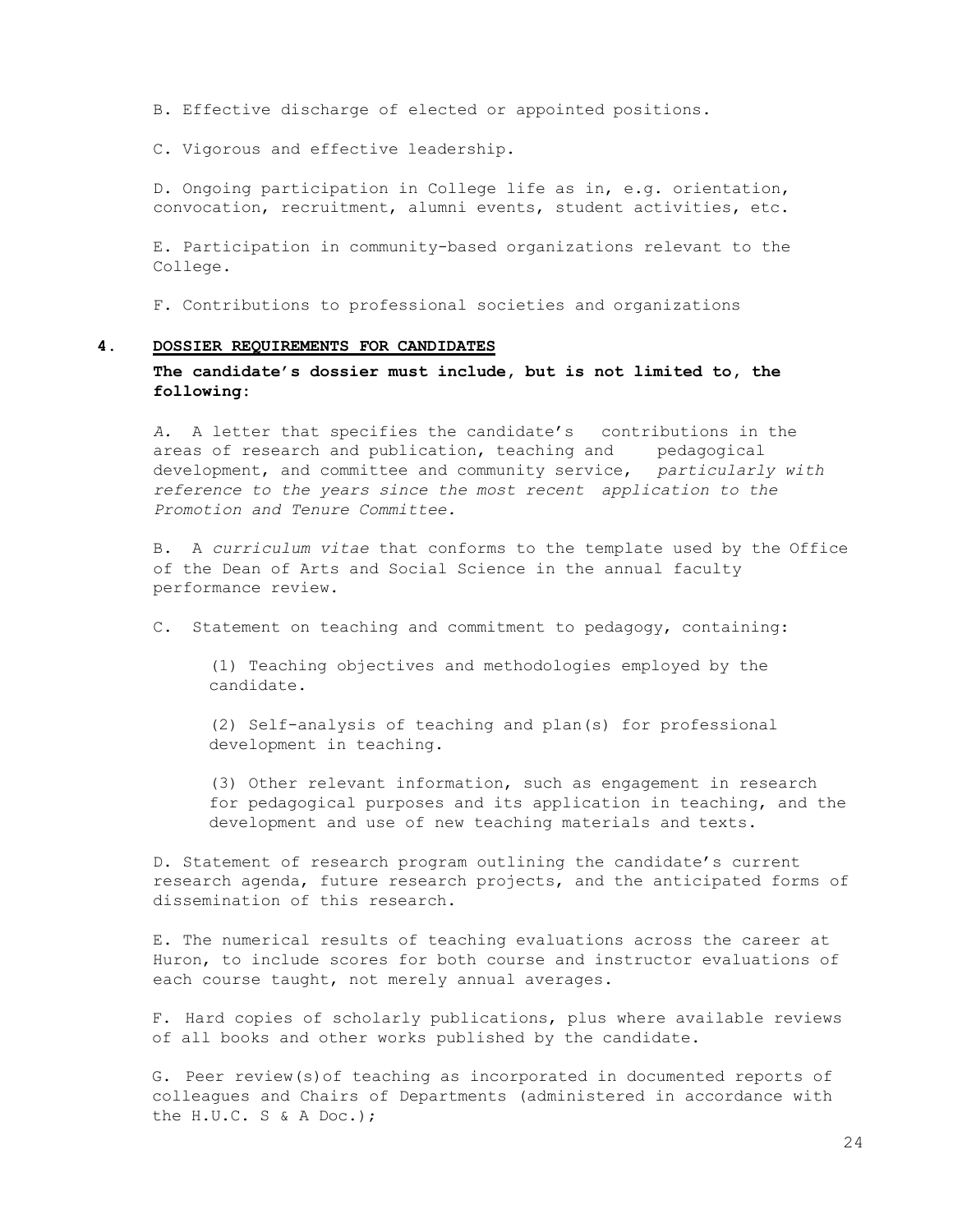Where such items exist, the following must also be included:

H. Copies of letters from the Dean of Arts and Social Science and from the PATC pertaining to previous applications to the Promotion and Tenure Committee.

I. Evidence of successful grant applications.

J. Copies of book contracts for works in press; letter(s) of acceptance from journal editors or book editors for articles or chapters.

# **APPENDIX II**

#### **PART-TIME APPOINTMENTS**

## **I. Definition**

A. **"Part-time Appointment"** shall mean appointment by written contract for the teaching of one or more courses specified by name and number for a single specified period and remunerated on a per course basis. Further, part-time appointment shall carry with it no College administrative obligations.

### **II. General Rules of Duration and Sequence**

A. All Part-time Appointments shall be of the **Limited Term** kind unless otherwise stated in writing.

B. In the case of **Part-time Appointments** the employment obligations of the College cease with the expiry of the contract.

C. All Part-time Appointments shall be for no more than one year unless otherwise stated in writing.

# **III. Procedures and Criteria**

A. Recommendations with respect to Part-time appointments

1. May be initiated by Departments through the Chair or may be initiated by the Dean.

2. Shall be approved by the Dean who shall in every case consider the need for the position prior to considering the qualifications of the candidate.

3. Shall be based as far as possible on the criteria for teaching described in Appendix I.

B. Where a recommendation for a Part-time appointment, is approved, a letter of contract shall be issued to the candidate that shall specify the individual course(s) involved, the duration of the appointment, and the remuneration agreed upon.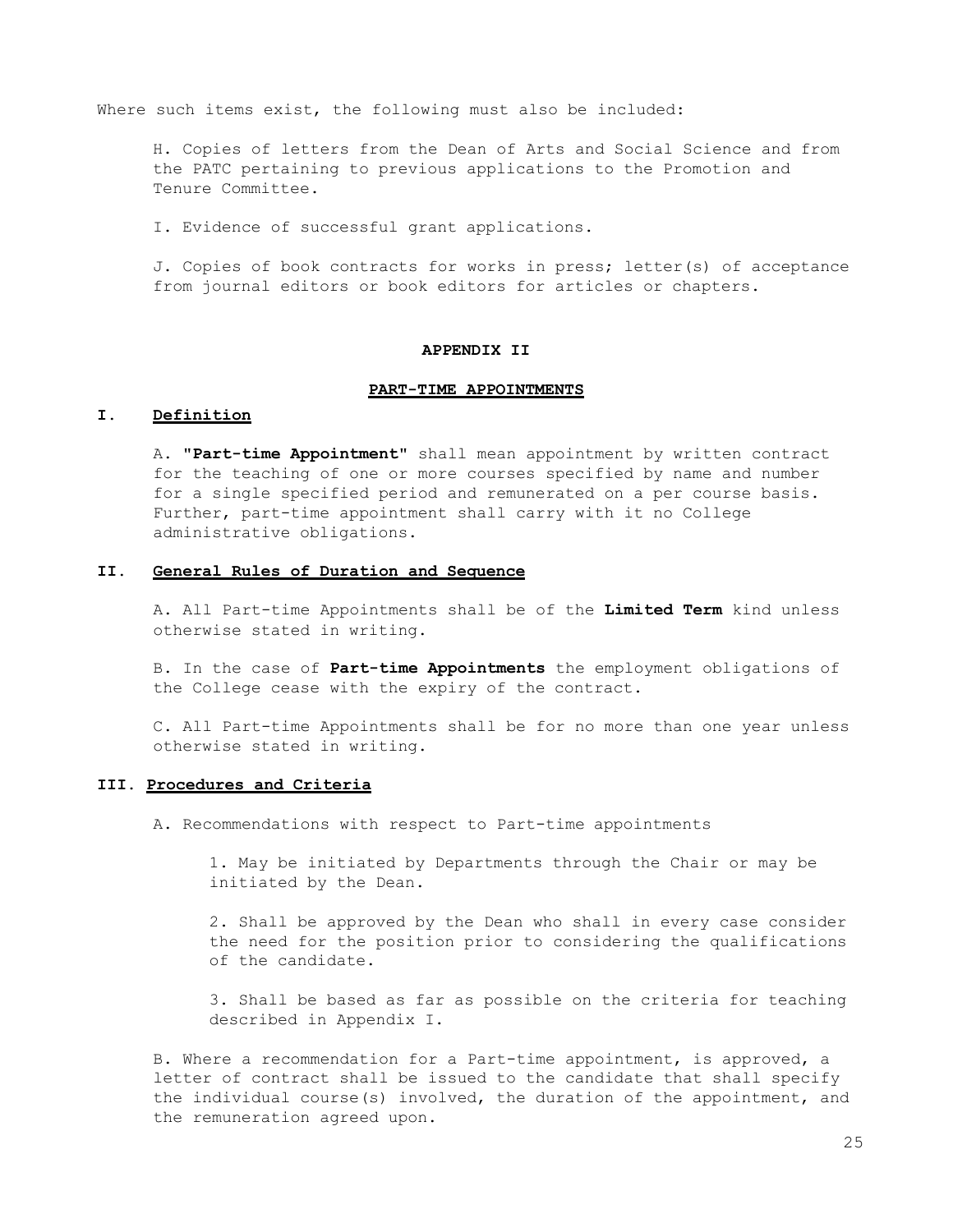#### **APPENDIX III**

# *Huron University College Scholarly Activities Appraisal Form*

*Name of Candidate: Date: Referee:*

*Name: Position (title and rank):*

*Department and institution of affiliation:*

*1. Provide a brief description of the extent of your familiarity with the candidate's research and publications:*

*2. Please rate the candidate on a scale of 1 to 10, 10 being 'best', with respect to each of the parameters listed below, and provide supporting comments.*

*Note: By 'contribution' is meant the written work itself, and by 'field' is meant the candidate's area of special interest within his or her discipline (e.g. field: Logic; discipline: Philosophy).*

*(1) Quality of publishers or journals (How respected are they in the discipline?):*

*(2) Quality of contribution (How well written and researched are the publications? How original are they?):*

*(3) Importance of contribution to the field within the discipline (How significant is the candidate's contribution considered by those in the same field(s)?):*

*(4) Importance of the field to the discipline (How important is the candidate's field(s) of research generally considered to be within the discipline as a whole?):*

*3. Additional Comments:*

*Please feel encouraged to expand on any of the above, including the quality of the candidate's other scholarly activities (book reviews, public lectures, conference papers, administrative roles in scholarly societies, etc.) as listed in the candidate's curriculum vitae.*

*Signature:*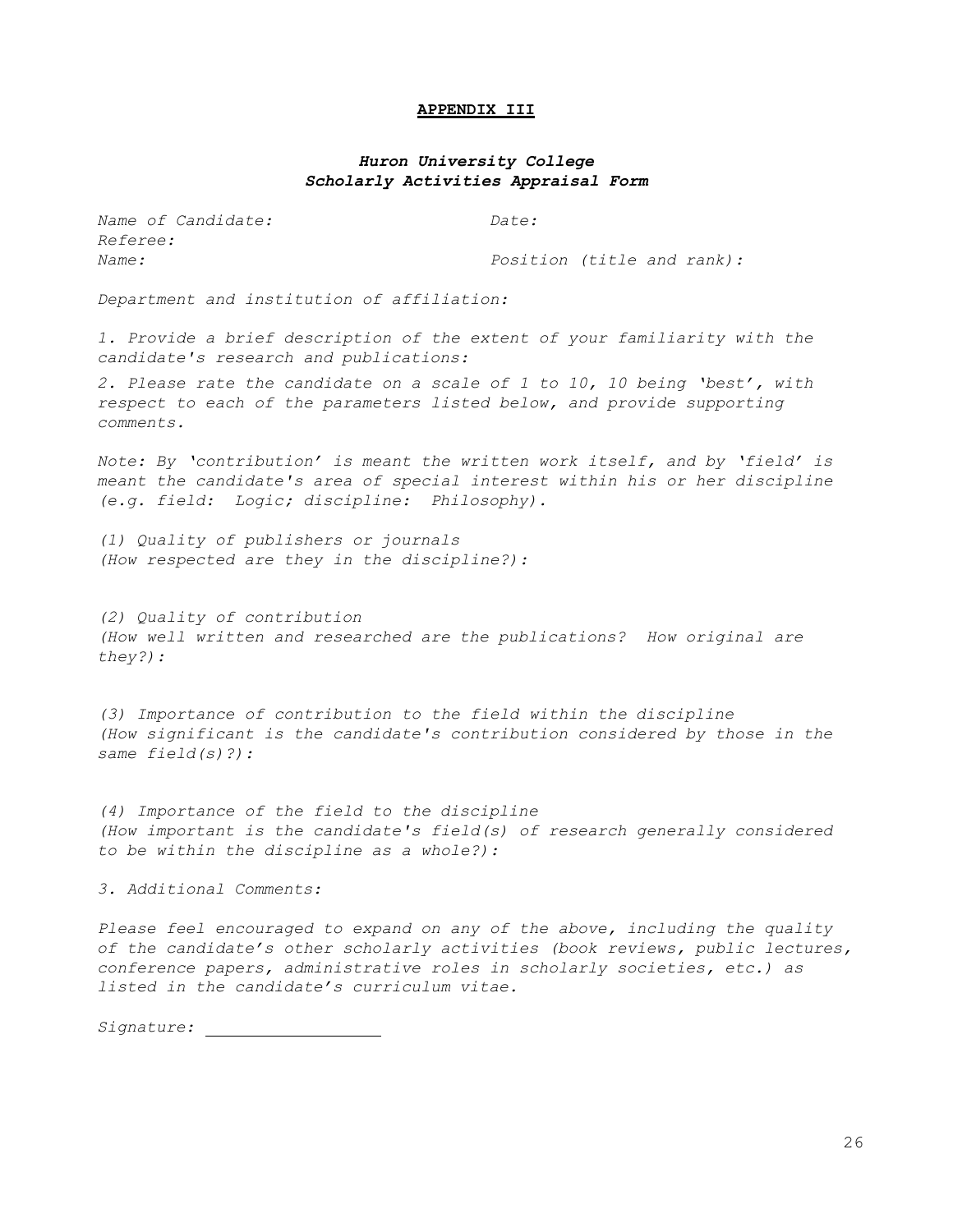## **APPENDIX IV**

# **COMPLEMENTARY APPOINTMENT AT HURON UNIVERSITY COLLEGE**

**Revised May 22, 2003 [Approved by Academic Council]** (Replaces Appendix VI Research Fellow Appointments)

#### **PURPOSE OF COMPLEMENTARY APPOINTMENTS**

Academic units (The Faculty of Arts and Social Science, a Department, the Centre for International Studies, the Bentham Research Centre, the Faculty of Theology) may make academic appointments to facilitate learning and provide support to their operations or to host academic colleagues. Faculty holding complementary appointment may participate in one or more of research, mentoring students, thesis supervision, and lecturing. Appointments may be made at any rank or title for periods of 12 months to three years and are renewable. Normally, individuals in this category are employed by another institution or agency or are retired from such employment, but they also contribute to the academic activities of Huron University College. The appointment recognizes an individual's contributions to academic activities external to Huron, and his or her commitment to Huron University College and its academic mission.

# **CATEGORIES OF COMPLEMENTARY APPOINTMENT**

Appointments that are purely for purposes of engaging in research shall normally be Research Fellow. Appointments involving more than research or other than research shall normally be Adjunct. Nothing in the following precludes an individual from holding a part-time appointment at Huron University College.

# **E. CRITERIA AND PROCEDURES**

The conditions governing appointment as Adjunct Faculty or Research Fellow at Huron University College shall be as follows:

1. "Research Fellow" shall be construed as rank and Research Fellows shall not have any of the standard professorial ranks associated with their appointment. Appointment as Adjunct Assistant Professor rank will require completed PhD. (Higher rank is possible, subject to qualifications (for example, tenured appointment at another University.) Faculty without PhD will be appointed as Adjunct Colleague.

2. Appointment of Adjunct Faculty and Research Fellows shall require the recommendation of the Principal to the Huron University College Executive Board in keeping with all other appointments at the College

3. The position of Adjunct Faculty or Research Fellow is exceptional and does not fall under the general provisions of the Huron University College Conditions of Appointment document except for the application of the provisions for Termination and Suspension of Appointment as set out in II D of the Conditions of Appointment Document and as the position is described in this Appendix.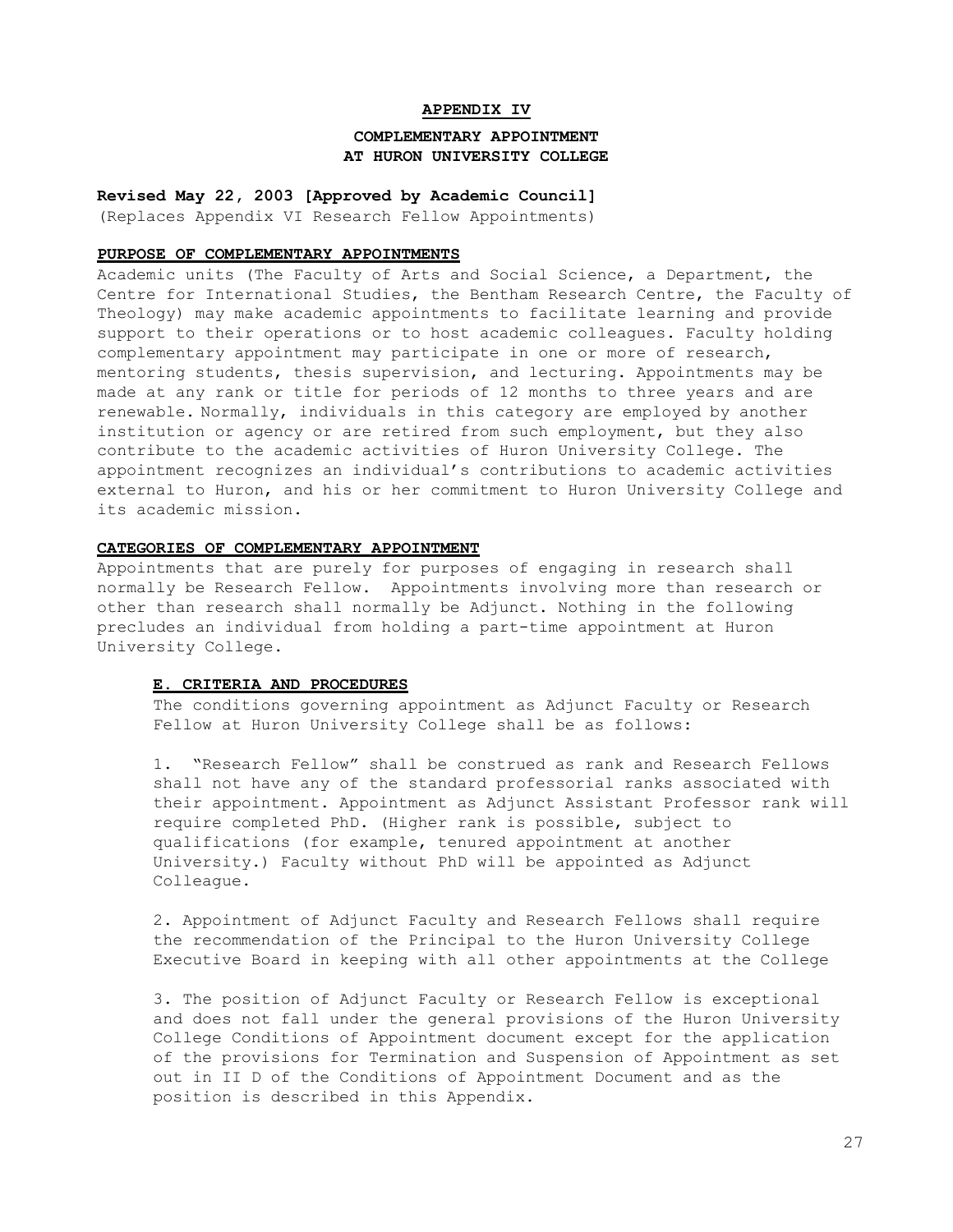4. All appointments shall be for a fixed term not to exceed three years. Appointments expire at the end of their term and are renewable subject to a review.

5. Post-retirement appointments are permitted

6. There shall normally be no stipend associated with the position of Adjunct Faculty or Research Fellow. Appointees are entitled to library privileges and an email account. They may request additional privileges from the Dean of the Faculty of appointment.

7. Adjunct Faculty and Research Fellows have no duties other than those specified in a letter of appointment and shall not sit on any College Committees as voting members

8. Huron University College shall take responsibility for the administration of research grants awarded to Adjunct Faculty or research Fellows for the period of his/her appointment at the College, if requested by the appointee.

## **APPENDIX V SESSIONAL APPOINTMENT**

The conditions and terms governing Sessional appointment at Huron University College shall be as follows:

I. Sessional Appointment is exceptional and does not fall under the general provisions of the Huron University College Conditions of Appointment Document except as it is described in this Appendix (VI) and except for Paragraphs II.D.1.a.,c.,d,and Section V above.

II. Sessional Appointments shall normally be given for the 8 month period during which Fall and Spring classes and examinations are normally held (September 1 - April 30) and shall be considered a special case of Part-time appointment.

III. The College may contract with an individual for up to three successive Sessional Appointments at one time.

IV. Persons on Sessional Appointment, or on successive Sessional Appointments, are required to give at least three (3) months' notice of termination of appointment. Such notice is required as of the date the candidate accepts the offer of Sessional Appointment.

V. Neither the College nor the Sessional appointee shall have any employment associated obligations towards each other during periods outside of the teaching term or after the termination of a contract for one or more Sessional appointments except for such as are explicitly indicated in writing within the terms of the contract. Notwithstanding, on the appointee's request, the eight month salary may be paid in equal installments across a twelve month period.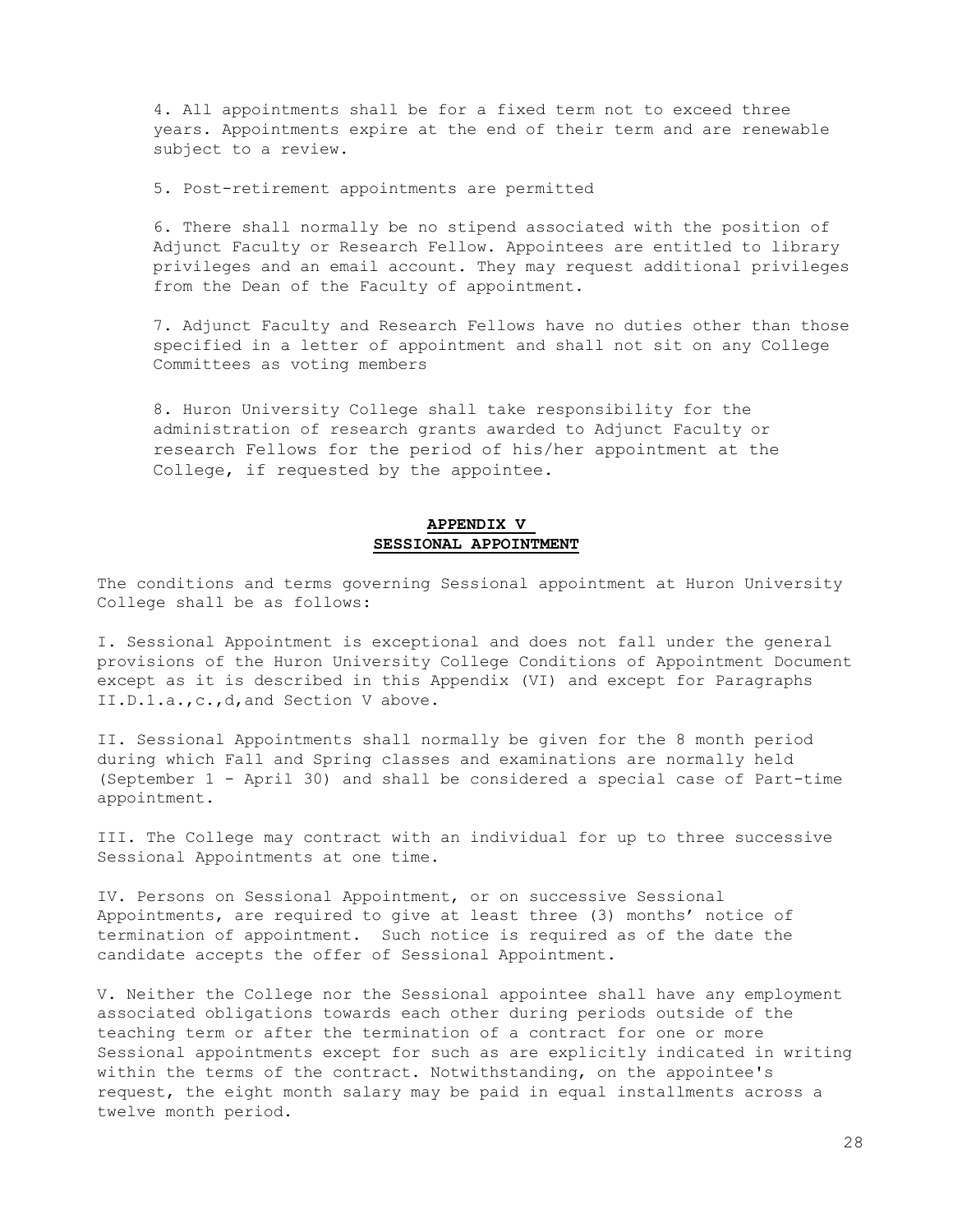VI. Sessional Appointments shall normally carry a three full-course or equivalent teaching load and shall have no obligations of community service or scholarly activity attached to them.

VII. Sessional Appointments shall be granted academic rank commensurate with their qualifications. A doctoral degree or its equivalent shall normally be required for Assistant Professor rank or higher.

VIII. Successive Sessional Appointments shall be contingent on satisfactory annual review.

IX. Years spent at Huron University College on Sessional Appointment shall not normally qualify for later use in satisfying residence requirements respecting full-time academic appointment, promotion, salary, or sabbatical leave.

X. Faculty on Sessional Appointment may access internal research funds as provided for by the FASS Research Committee Grant Fund Policy.

XI. Faculty on Sessional Appointment shall not qualify for a Research Stipend.

XII. Faculty on Sessional Appointment shall normally not sit on any College committees as voting members.

#### **APPENDIX VI**

**SUPERVISION AND ASSESSMENT OF THE TEACHING ACTIVITIES OF INSTRUCTORS**

### **I. Reason for Supervision and Assessment of Teaching**

Recognizing the College's dedication to undergraduate teaching and the significant value attached to teaching performance in contract decisions and applications for tenure and promotion, the Faculty of Arts and Social Science is committed to enhancing the teaching performance of its instructors through regular supervision and assessment. The objectives of this supervision and assessment are:

A. To maintain a consistently high standard of teaching throughout the Faculty.

B. To benefit instructors by providing information on their teaching, especially at the beginning of their careers. To help instructors improve their teaching methods. To promote the exchange of pedagogical ideas, methods, and materials.

C. To assist in the decision-making process associated with the offering of a position, the renewal or termination of a position, or the conferring of promotion or tenure. To provide a substantial quantity of reliable, well-documented information concerning an instructor's teaching activities based not only on student evaluation but also on peer assessment.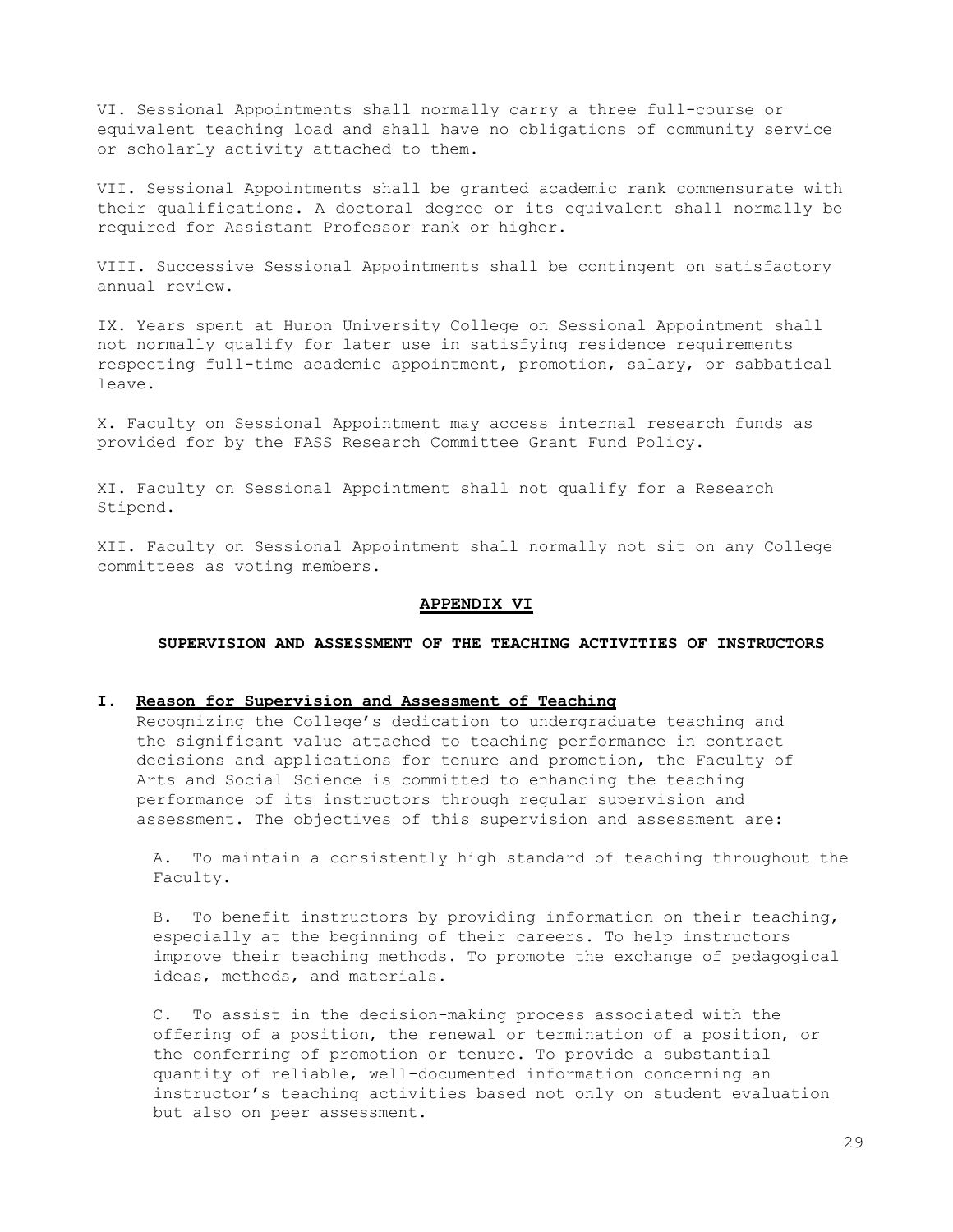### **II. Areas Involved in Supervision and Assessment**

A. Teaching activities inside the classroom: aspects to be considered. One of the primary functions of a faculty member is to teach, and the most important part of teaching takes place within the classroom. It is therefore necessary to assess an instructor's performance in this setting. The elements under consideration should include the following: adequate preparation, clear presentation of material, interesting presentation, visible enthusiasm, effective communication, and responsiveness to student needs.

B. Teaching activities outside the classroom: aspects to be considered. Many activities related to classroom teaching actually take place outside the confines of the classroom. As these activities are also a reflection of the faculty member's ability to teach, they too should be assessed.

1. Creation and Organization of courses In the event that a faculty member is responsible for some or all aspects of a course, the following (where pertinent) should be considered for assessment:

- i. course description
- ii. course outline and timetable
- iii. required text(s) and readings
- iv. bibliography
- v. assignments (nature, quantity, etc.)
- vi. marking system
- vii. appropriateness of teaching methods

2. Instruction given outside the classroom Teaching does not cease at the classroom door – it is often carried on in personal interviews between the faculty member and students. This activity too should be assessed. Some possible areas of consideration are:

i. availability – office hours etc.

ii. approachability – are students encouraged to ask for help if they need it?

iii. willingness to answer questions and to give extra help

iv. quality, comments on essays, tests and classroom handouts.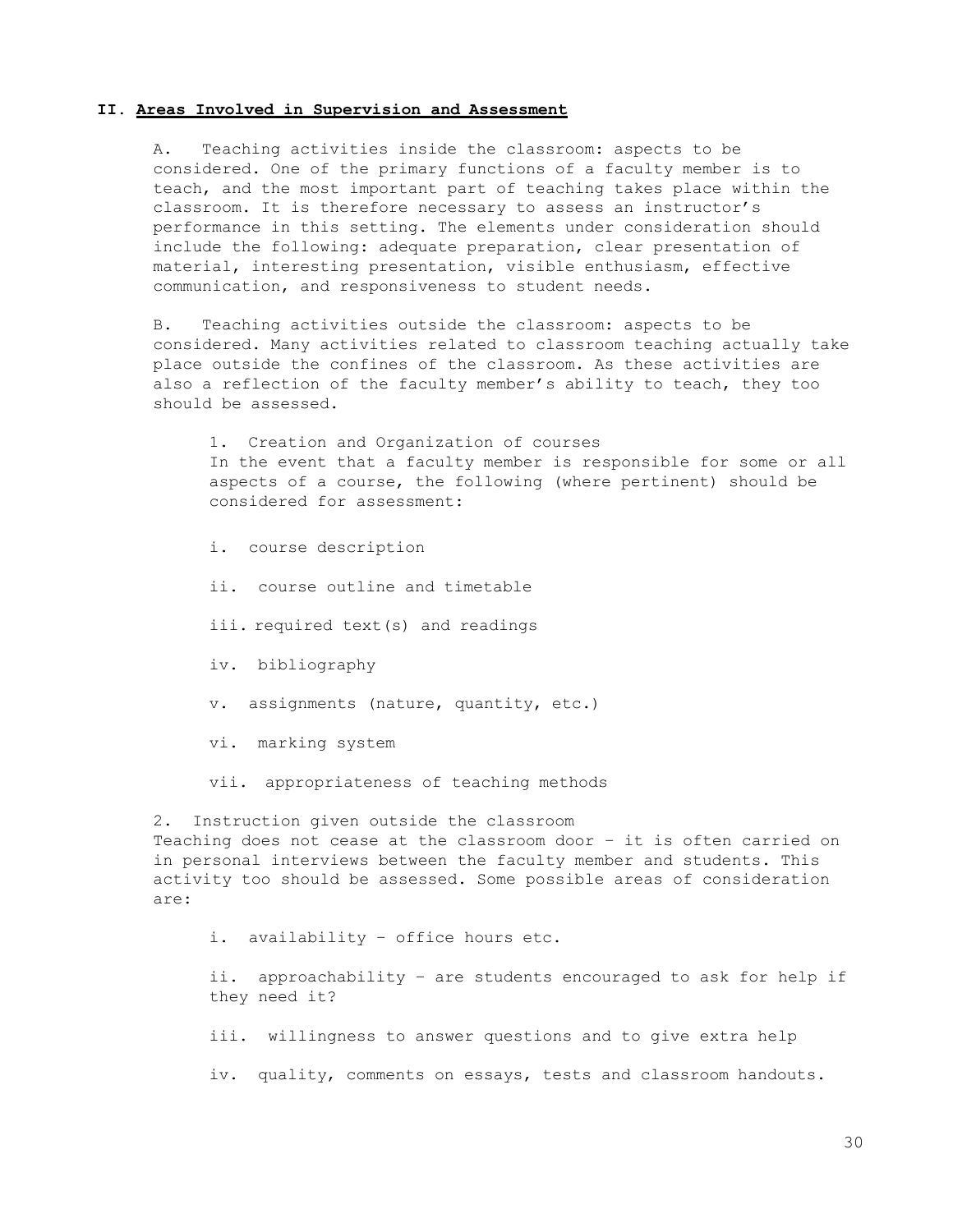### **III. Means of Supervising and Assessing Teaching Activities**

The gathering of information in order to assess a faculty member's teaching and the provision of guidance to a faculty member shall be done by the following means.

A. Student Evaluation

1. A questionnaire approved by FASS shall be administered to the student in each course the faculty member is teaching. The department Chair, program Coordinator or Dean (where no department Chair exists), shall ensure that the questionnaire is administered by someone other than the faculty member being evaluated (but not by a student enrolled at the College). The results of the survey will not be released to the faculty member until after the final grades for the course in question have been submitted. The results of these questionnaires are kept on file in the Dean's office.

2. Other forms of student evaluation, including questionnaires designed by the instructor or department Chair, may be employed to provide useful information to instructors, but will not constitute part of the faculty member's official teaching record.

B. Peer Assessment

1. Full-time untenured members of faculty shall have one formal peer assessment of their teaching during the first three years, and a second formal peer assessment during the second three years of the probationary appointment. Normally, two peer assessments of teaching should be sufficient, but in cases where the assessment indicates significant deficiencies in teaching, the department Chair in consultation with the Dean, or the Dean, may require more peer assessments of teaching. All formal peer assessment reports completed prior to an application for renewal, tenure and/or promotion should be included in the dossier submitted to PATC.

The reviewer will be selected by the department Chair or program Coordinator in consultation with the instructor. Normally, the reviewer should be a tenured member of faculty working in the same discipline or a related discipline from outside the College. The peer assessment report should be approximately 500-1000 words in length and cover, though it need not be restricted to, the areas indicated above in section II, A and B as deemed relevant. Copies of the peer assessment report will be given to the instructor, department Chair and the Dean, and, where appropriate, will be made available to the Committee of Chairs when an application is presented for renewal of a probationary contract, tenure and/or promotion.

## **IV. Part-time and Sessional Instructors**

1. When it is deemed helpful, a department Chair, program Coordinator or the Dean may request a formal peer assessment of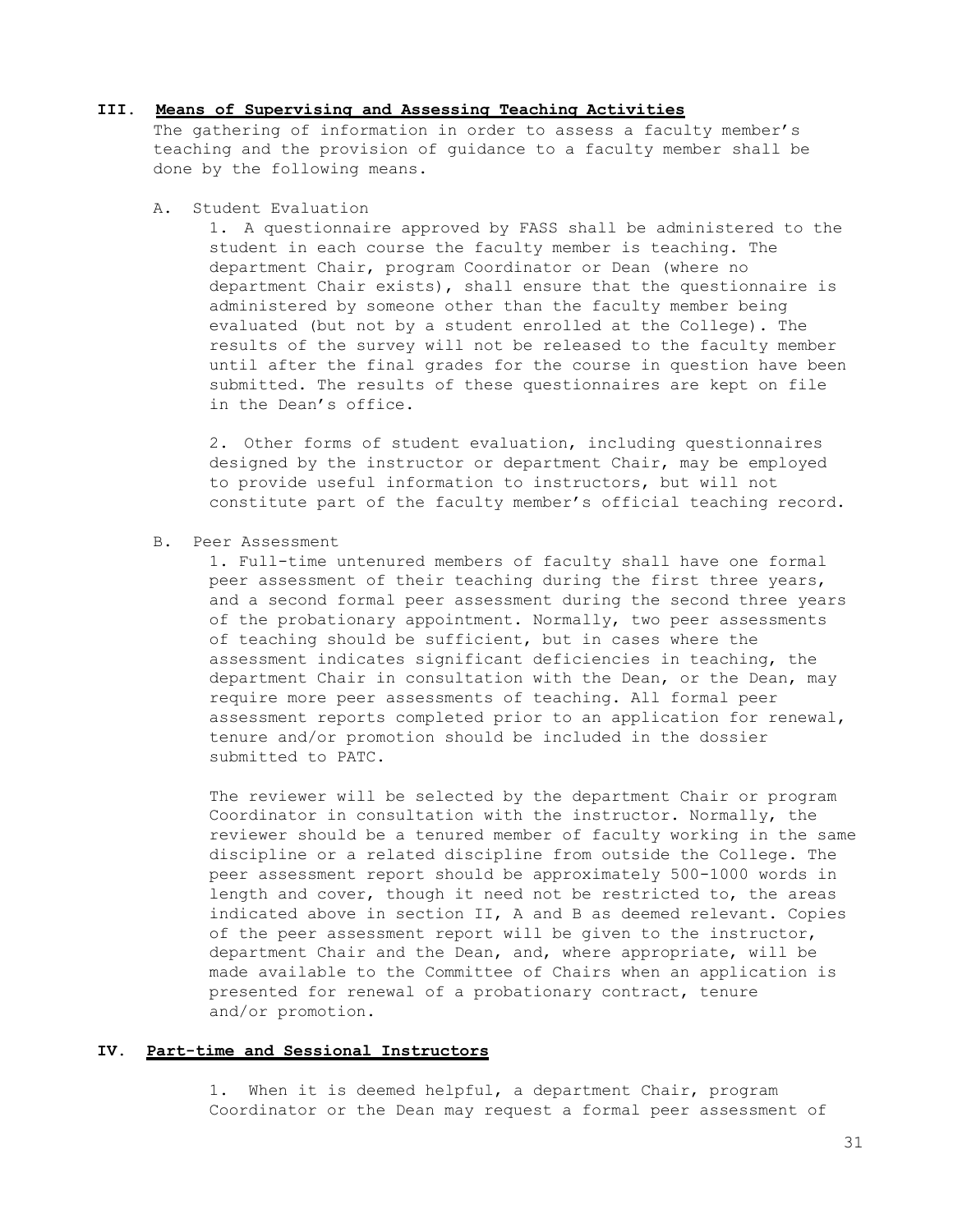the teaching of a part-time or sessional instructor. The procedures involved will be the same as for full-time instructors described in section III. B. The consequent report will be a consideration in the decision to renew a teaching contract.

2. Informal peer assessments are also encouraged, for the primary purpose of improving teaching performance. These may be conducted by departmental and/or non-departmental colleagues selected by the instructor and conducted at a time or times to be determined by the instructor. At the discretion of the instructor, an informal peer assessment report may be forwarded to the department Chair, program Coordinator or the Dean, with a request that it be considered in any decision to renew a teaching contract.

### **V. Tenured Members of Faculty**

Formal peer assessments are not required for tenured members of faculty, but informal peer assessments are strongly recommended on a regular basis. Such reports may be included in applications for promotion.

### **VI. Annual Faculty Seminar on Teaching**

For the benefit of all instructors in the Faculty of Arts and Social Science, at least once a year, preferably in the first term, the Dean will convene a seminar on teaching, on a topic to be selected in advance and advertised throughout the Faculty.

### **APPENDIX VII**

#### **GUIDELINES ON PREDATORY CONFERENCES AND JOURNALS**

Some red flags that might indicate a conference or journal is predatory, are:

- **(1)** Uncharacteristically large conference fees. By itself a large participation fee is not sufficient to identify a conference as predatory, but, combined with other factors, it might be a warning;
- **(2)** Fees for processing submissions and for publication. It must, however, be noted that some genuinely-scholarly journals, which are open-access journals, and which publish quickly, and online, do have high fees associated with the surrendering of copyright to the author, and the loss of subscription revenue by the publisher;
- **(3)** The lack of a transparent review process that is associated with legitimate conferences and journals as described in APPENDIX I;
- **(4)** Difficulty identifying the organizers and other contact personnel for a conference;
- **(5)** Rapid "peer review" is a bad sign because genuine reviews take weeks, if not months. Similarly, a short time period from submission to publication can be a signal a journal or conference is predatory;